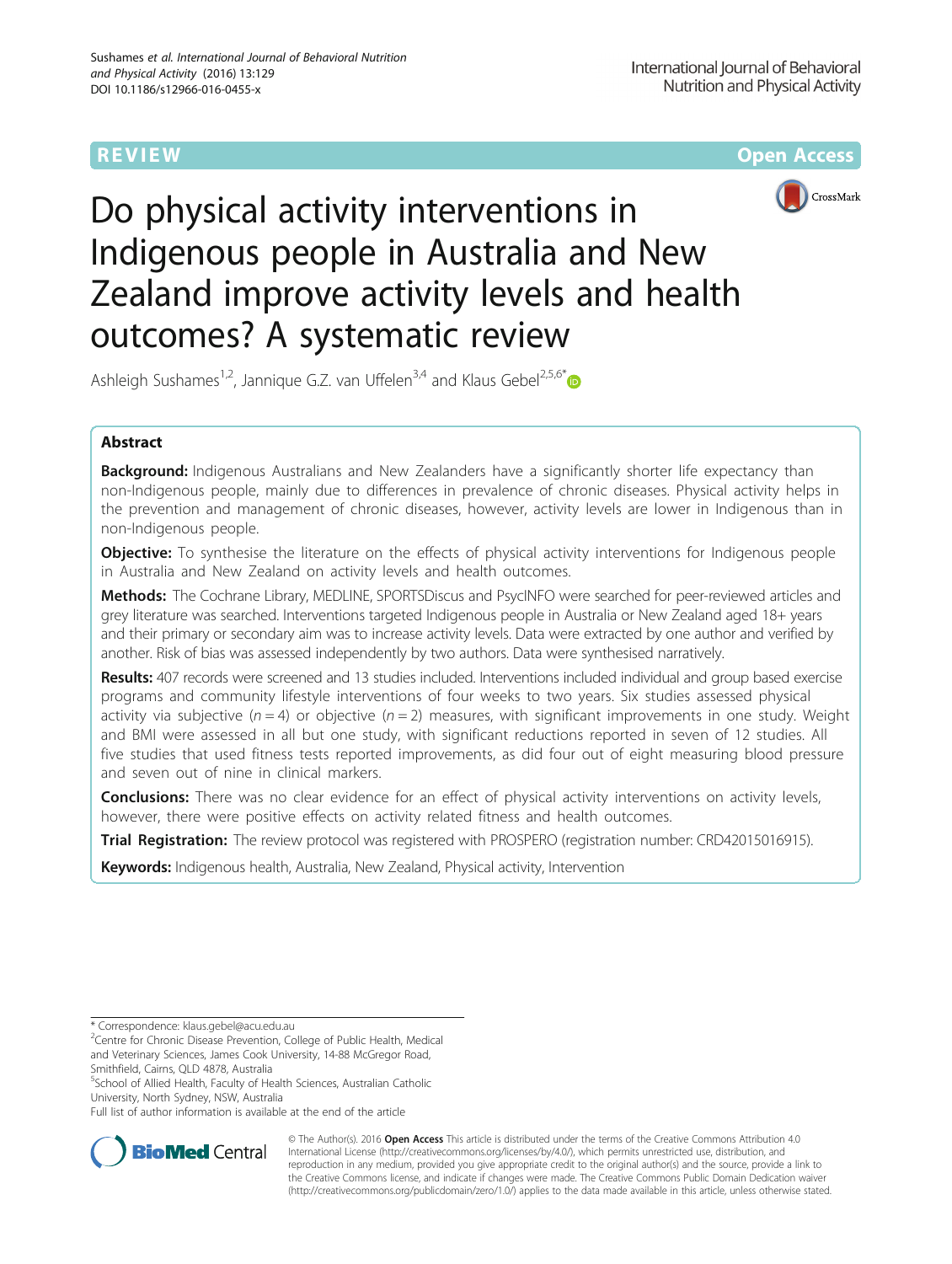#### Background

Internationally, Indigenous people have disproportionately higher rates of preventable chronic disease that contribute to a lower life expectancy than non-Indigenous people [\[1](#page-13-0)–[3](#page-13-0)]. Australia and New Zealand are both First World countries with substantial inequalities in health status between Indigenous and non-Indigenous people. In Australia, Aboriginal and Torres Strait Islanders are the Indigenous people, accounting for 3% of the population [[4](#page-13-0)], and their life expectancy is 10 years lower than that of non-Indigenous Australians [[5](#page-13-0)]. In New Zealand, the Māori people are the Indigenous custodians, accounting for 15.6% of the population [\[6\]](#page-13-0), and their life expectancy is 7.1 years lower than among the non-Indigenous population [\[7\]](#page-13-0).

There is a variety of complex and interrelated social, economic and historical factors that contribute to premature death in Indigenous populations [\[8\]](#page-13-0). In Australia, it is estimated that 70% of the inequalities in health are caused by chronic disease [\[9](#page-13-0)]. Obesity related lifestyle diseases, such as type 2 diabetes and cardiovascular disease, are some of the leading causes of morbidity and mortality in Indigenous populations in Australia and New Zealand [\[5, 10\]](#page-13-0). For instance, the age-standardised mortality rate for type 2 diabetes in Indigenous Australians is nearly five times higher than in other Australians [\[11\]](#page-13-0), and four times higher in Māori people compared to other New Zealanders [[12\]](#page-13-0). The age-adjusted death rate for Indigenous adults from cardiovascular disease is almost twice that of other people in Australia [\[13\]](#page-13-0) and New Zealand [\[6\]](#page-13-0).

Excess body fat is a modifiable precursor of type 2 diabetes and cardiovascular disease [\[14](#page-13-0)]. In Australia, 66% of Aboriginal and Torres Strait Islander people over 15 years of age are overweight or obese, more than among non-Indigenous Australians (rate ratio of 1.1) [[15](#page-13-0)]. In New Zealand obesity rates for adults are estimated to be 46% for Māoris (rate ratio of 1.8 compared to non-Māori) [[16](#page-13-0)]. There is substantial evidence for the benefits of physical activity in preventing, managing and improving conditions such as obesity, type 2 diabetes and cardiovascular disease [[17, 18](#page-13-0)]. For example, regular physical activity can increase insulin sensitivity both acutely and long term, lower blood sugar levels, reduce body fat and improve cardiovascular function [\[19](#page-13-0)]. Current physical activity guidelines recommend that adults aged 18 to 64 should accumulate 150–300 minutes per week of moderate physical activity or 75–150 minutes of vigorous activity [[20](#page-13-0)]. However, in Australia, only 38% of Indigenous people in non-remote locations meet the physical activity recommendations. Furthermore, compared to non-Indigenous Australians, Indigenous people in Australia are less likely to be sufficiently active for health (rate ratio 0.8) and to participate in any physical activity (rate ratio 0.9) [[21](#page-13-0)]. In New Zealand 50.1% of Māoris are sufficiently active compared to 51% in the overall population [\[16\]](#page-13-0).

Physical activity interventions have proved effective to increase activity levels in the general population [\[22, 23](#page-13-0)], however, these studies usually only include a very small percentage of Indigenous people and results are not reported separately [\[24,](#page-13-0) [25\]](#page-14-0). Moreover, general population interventions may not always be appropriate for Indigenous population groups. Cultural adaptations should be incorporated to ensure that the interventions adhere to the community values and beliefs. This is due to Indigenous populations being a minority and diverse group that, due to cultural differences, need specific consideration when designing programs. Recommendations have previously been made by organisations, such as the National Health and Medical Research Council in Australia, providing a "Road Map" in regards to working with Indigenous populations and the cultural factors that researchers need to consider before designing programs [\[26\]](#page-14-0).

A recent literature review aimed to synthesise the evidence on the effects of group-based sport and exercise programs for Indigenous adults on anthropometric and physiological outcomes and quality of life [[27](#page-14-0)]. However, although this review was described as 'systematic', the authors of this review, which synthesised six studies, omitted several studies that would have been eligible for inclusion in our view. Moreover, this review did not meet all the criteria of a systematic review, such as searching for grey literature, and the authors did not follow the PRISMA statement [[28](#page-14-0)], nor did they report sufficient information on the methodology, such as search terms, to make the review replicable. A systematic review, including 64 studies, by Teufel-Shone and colleagues on Indigenous people in the United States and Canada found physical activity interventions to be effective on health outcomes related to physical activity such as fitness and blood pressure [[29](#page-14-0)]. Some reviews have synthesised the findings of different kinds of interventions targeting chronic disease or risk factors for disease in Indigenous Australians and New Zealanders, however, these reviews were not specifically focused on physical activity interventions [\[30\]](#page-14-0). A literature review by Clifford and colleagues identified 20 interventions which addressed smoking, nutrition, alcohol misuse, or physical inactivity in Australian Indigenous populations [[31](#page-14-0)]. However, only five of the interventions had a specific focus on physical activity, and this review did not summarise results of the interventions as its main objective was to describe and critique the methodology of the interventions. Overall, there is a lack of knowledge on the effect of physical activity interventions on activity levels and health outcomes in Indigenous people residing in Australia and New Zealand.

Given the gaps in the literature and the high prevalence of chronic disease and physical inactivity in Indigenous people in Australia and New Zealand and the important role that physical activity has in the prevention and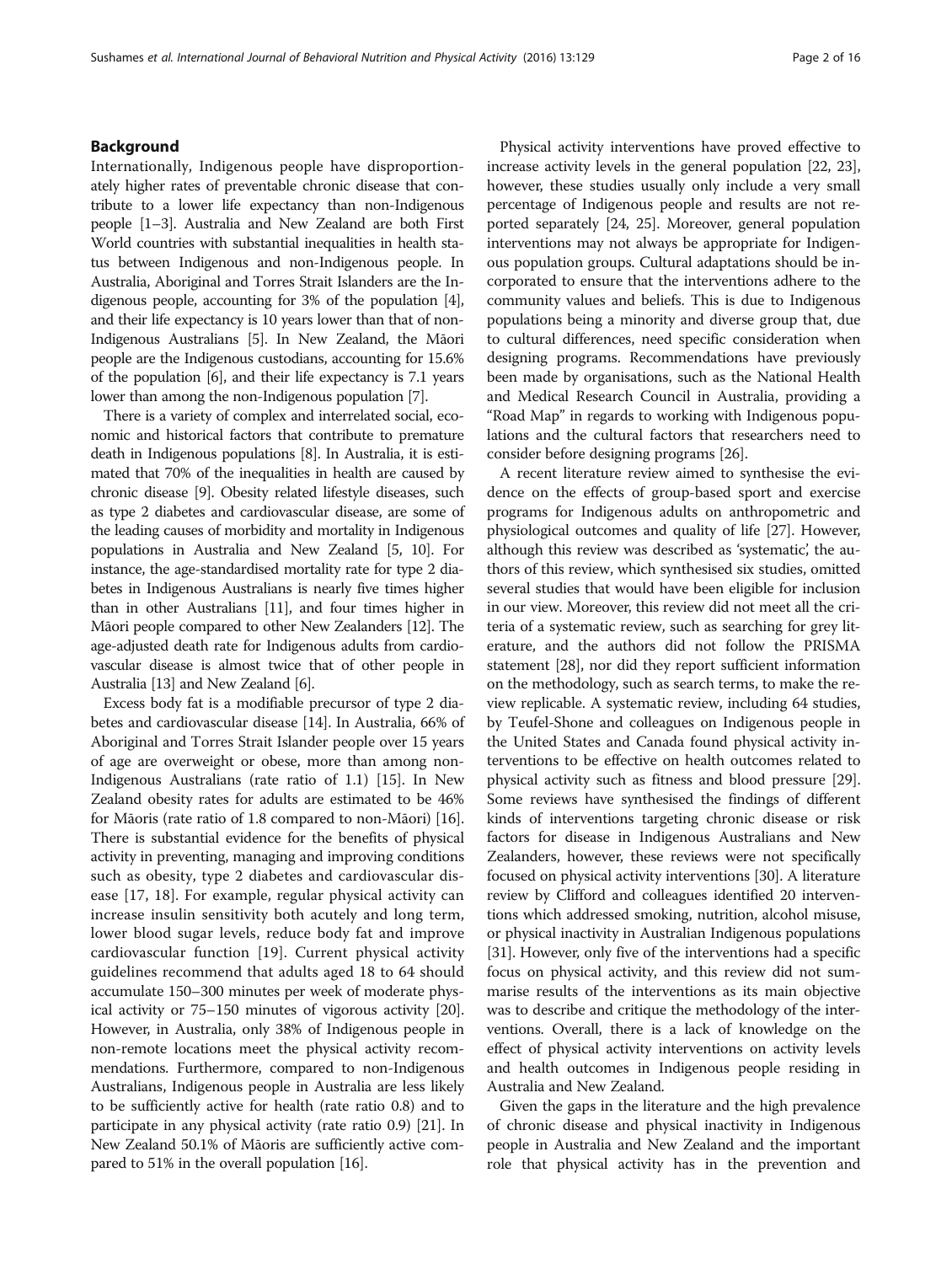<span id="page-2-0"></span>management of these chronic diseases, a systematic review of effectiveness of interventions to promote activity in Indigenous populations is warranted. This systematic review fills significant gaps in the literature by identifying, critically appraising and synthesising the evidence on the effects of physical activity interventions designed for Indigenous people in Australia and New Zealand on activity levels and health outcomes. As well, we provide recommendations for future research in physical activity interventions for Indigenous people.

#### Methods

#### Literature Search

The PROSPERO database and the Cochrane Library were searched for systematic reviews on physical activity interventions designed for Indigenous people in Australia or New Zealand. Once it was determined that there were no such reviews published or in progress, the review protocol was registered with PROSPERO, the international prospective register for systematic reviews (registration number: CRD42015016915) [\[32\]](#page-14-0). This review follows the PRISMA statement for systematic reviews [\[28\]](#page-14-0).

The Cochrane Library, MEDLINE, SPORTSDiscus and PsycINFO were searched from their start dates until the 14th of March 2016 for physical activity interventions for Indigenous people in Australia and New Zealand. Search terms for population were 'Oceanic ancestry group' OR 'population groups' OR 'Aborig\*' OR 'Indigenous\*' and were combined with 'intervention\*' and physical activity related terms ('exercise' OR 'sports' OR 'motor activity' OR 'physical\*') and the free terms 'physical\*' OR 'fitness\*'. No restrictions on language or publication years were applied. We undertook forward and backward citation tracking from the identified papers. Government websites and databases were searched for grey literature. Health departments were e-mailed in search of interventions that may not have been identified. Experts in the field were contacted to search for additional references. Search results and screening outcomes are presented in a flow-diagram (Fig. 1).

#### Study Inclusion and Exclusion Criteria

To be included in the review studies had to evaluate an intervention with a physical activity component for Indigenous people residing in Australia or New Zealand aged 18 years or over. Indigenous groups included Aboriginal people and Torres Strait Islanders in Australia and the Māori people in New Zealand. While it is acknowledged that Pacific Islander people are not Indigenous to New Zealand, there are historical and cultural connections with Māori people [[33](#page-14-0)]. Therefore, studies conducted in New Zealand with Pacific Islander communities were also considered eligible for inclusion into the review. Physical activity is a broad term which encompasses different forms of body movement produced by skeletal muscle, resulting in energy expenditure above resting level [[34](#page-14-0)]. This includes exercise, sport and incidental physical

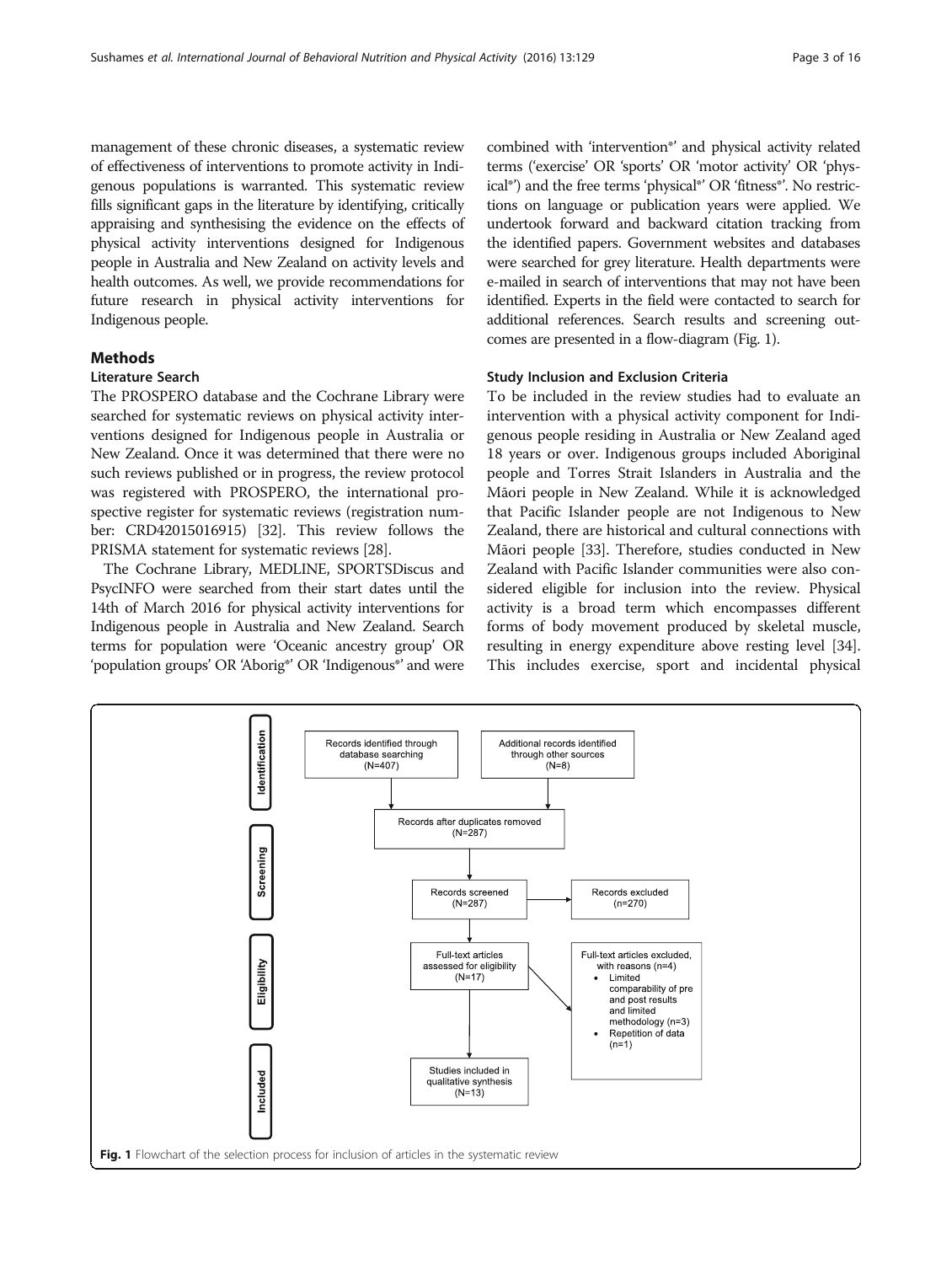activity. Studies with multi-component interventions were included if increasing physical activity levels was a core component of the intervention either through exercise programs or health education aiming to promote activity. Ideally the interventions would include a non-exposed control group. However, it has been found to be difficult to recruit participants for control groups in Indigenous communities [\[35, 36\]](#page-14-0). Therefore, uncontrolled studies with rigorous protocols were included. Protocols were deemed as rigorous if sufficient methodological details of the program were provided to allow for replication, and if the pre and post outcome measures were directly comparable. The studies had to measure physical activity and/or activity related health outcomes before and after the intervention. Studies were excluded if they did not specifically target Indigenous people, but only included them as sub groups.

#### Data Extraction and Analysis

Two authors (AS and KG) independently screened the articles found in the literature search and excluded those that did not meet the inclusion criteria based on title, abstract and full text. Differences in reviewers' decisions were resolved through discussion and consensus. Data were extracted by AS and cross-checked by KG. A standardised abstraction procedure based on Zaza et al. [[37](#page-14-0)] was used to extract data from the included studies. Information extracted included study population, study setting (such as remote/rural), as well as demographic and baseline characteristics of the participants. Details of the intervention and control conditions along with the study methodology, recruitment strategy, retention rates, physical activity and activity related health outcomes, the timing of measurements, and the acceptability of the program to the Indigenous community were also extracted.

#### Appraisal of Study Quality

Two authors (AS and KG) independently appraised the quality of the included studies with the Quality Assessment Tool for Quantitative Studies [\[38](#page-14-0)] (Table [1\)](#page-4-0). The tool is used to rate several aspects of studies, such as study design, selection bias, retention rates and data collection methods, as well as the study overall as strong, moderate or weak. Differences in ratings of study quality were resolved through discussion and consensus.

#### Data Synthesis

Because of the heterogeneity of the study designs, predictor and outcome variables and the contexts in which the data were collected, a meta-analysis was not possible. Therefore, a narrative synthesis of the evidence was conducted. The data synthesis contains findings from the included studies such as type of intervention, target population characteristics (Table [2\)](#page-5-0), types of outcomes that were assessed and the duration of the intervention (Table [3](#page-7-0)). The effect of the intervention in each study is summarised and it is noted whether changes were significant, and what direction the changes were in (positive or negative).

#### Results

Through database searching 407 records were retrieved, all of which were published in English. Five additional records were identified through backward [\[39\]](#page-14-0) and forward citation tracking [[40](#page-14-0)–[43\]](#page-14-0) and three through searching the grey literature. After removing duplicates, 287 records were screened and 17 articles were initially considered eligible. Reasons for the exclusion of articles included studies that were based on animal research, were not conducted in Australia or New Zealand or did not have any physical activity components, e.g. a nutrition only intervention. After further consideration, the three studies from the grey literature were excluded due to insufficient information on, and lack of, comparability of pre and post measures of physical activity or health outcomes [\[44](#page-14-0)–[46](#page-14-0)]. The grey literature included the Green Prescriptions Patient Survey 2014, which is a report on a study in New Zealand that monitors key performance indicators of health, including changes to physical activity [[45](#page-14-0)]. An Australian study on a lifestyle program called Ngawa Kurumutamuwi (We Are Strong) was excluded due to lack of details on population demographics and statistical analysis [\[46\]](#page-14-0). A pilot study on a team-based weight loss competition in Aboriginal communities from the New South Wales Ministry of Health was excluded due to lack of details on the baseline and post measurements [\[44](#page-14-0)]. One study from the peer-reviewed literature was excluded because of the overlap of data with another included study [[47\]](#page-14-0), leaving 13 studies [[35](#page-14-0), [36](#page-14-0), [39](#page-14-0)–[43, 48](#page-14-0)–[53](#page-14-0)] in the synthesis. Three studies were published before 2000 [[35, 39](#page-14-0), [42](#page-14-0)], four between 2000–2010 [\[36, 43, 50](#page-14-0), [52](#page-14-0)] and six between 2011 and 2015 [[40, 41](#page-14-0), [48, 49, 51](#page-14-0), [53](#page-14-0)]. There were three randomised controlled trials eligible for inclusion in the review [[41](#page-14-0), [48, 49\]](#page-14-0), whilst the remaining studies used cohort designs [[35, 36, 39](#page-14-0), [40](#page-14-0), [42](#page-14-0), [43](#page-14-0), [51](#page-14-0)–[53\]](#page-14-0) and an interrupted time series [\[50\]](#page-14-0).

Figure [1](#page-2-0) shows the flow diagram of the study selection process.

### Appraisal of Study Quality

Using the Quality Assessment Tool for Quantitative Studies [\[38\]](#page-14-0), the overall study quality was rated as poor in three studies [\[35](#page-14-0), [48, 50](#page-14-0)], moderate in nine [\[36](#page-14-0), [39](#page-14-0)–[43, 49](#page-14-0), [51](#page-14-0), [52\]](#page-14-0) and strong in only one study [[53](#page-14-0)]. Overall scores for each quality rating item are presented in Table [3](#page-7-0). Study selection bias had the weakest score overall, as nine studies were classified as weak due to not being representative of the target population and only one study [[52](#page-14-0)] was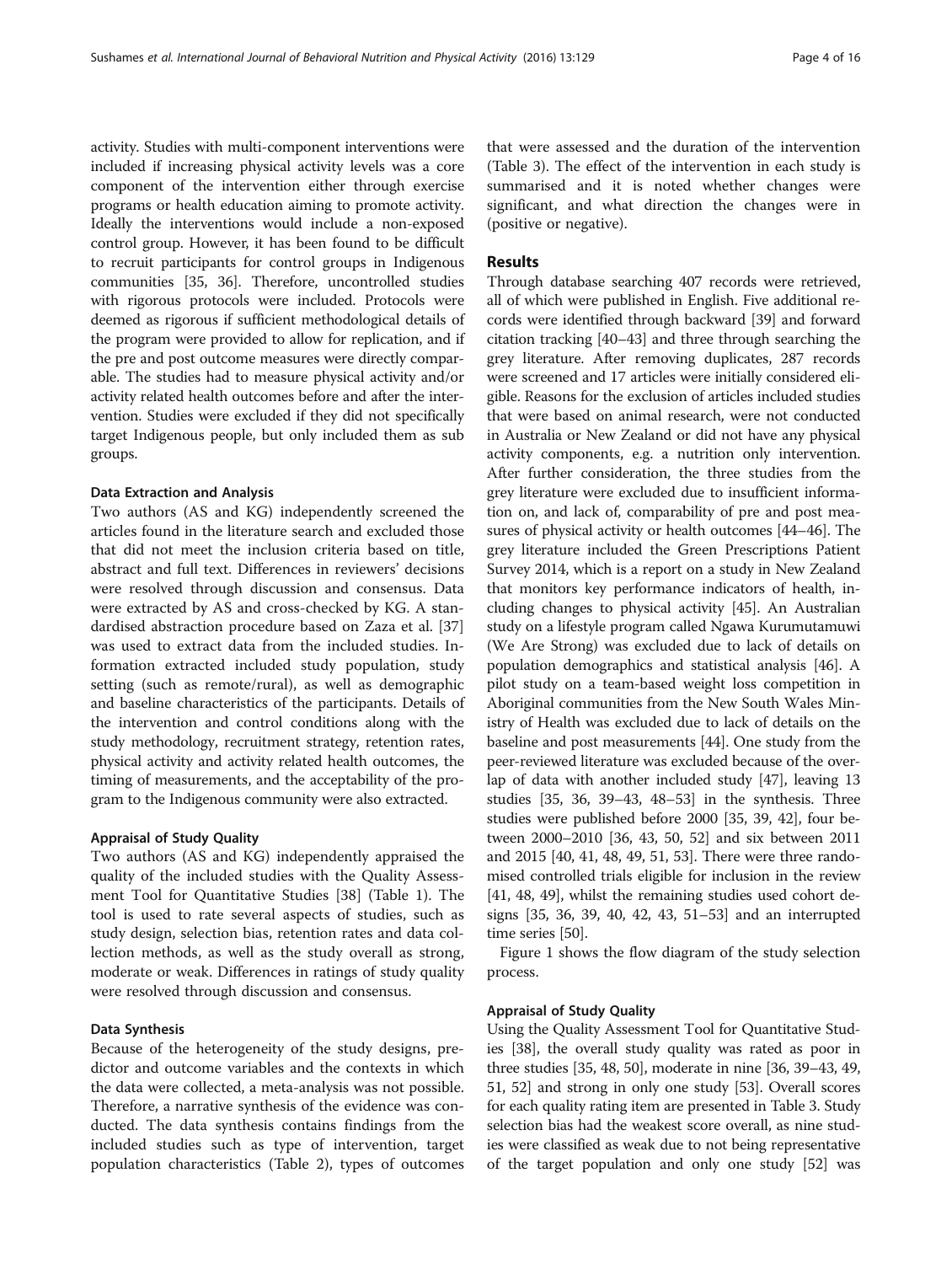<span id="page-4-0"></span>

|                     |                                 |                                    | Table 1 Quality rating scores for all papers included in the systematic review MA-Not applicable |                                       |                                  |                                 |                                 |
|---------------------|---------------------------------|------------------------------------|--------------------------------------------------------------------------------------------------|---------------------------------------|----------------------------------|---------------------------------|---------------------------------|
| Author              | Selection bias                  | Study design                       | Confounders                                                                                      | Blinding                              | Data collection method           | Withdrawals and<br>dropouts     | Overall rating                  |
| Biddle et al. [48]  | Weak                            | Strong                             | Weak                                                                                             | ≸                                     | Strong                           | Strong                          | Weak                            |
| Canuto et al. [49]  | Moderate                        | Strong                             | Strong                                                                                           | ≸                                     | Strong                           | Weak                            | Moderate                        |
| Chan et al. [43]    | Weak                            | Moderate                           | $\frac{1}{2}$                                                                                    | ≸                                     | Strong                           | Moderate                        | Moderate                        |
| Coppell et al. [50] | Weak                            | Moderate                           | $\frac{1}{2}$                                                                                    | Weak                                  | Strong                           | Weak                            | Weak                            |
| Davey et al. [40]   | Weak                            | Moderate                           | $\frac{1}{2}$                                                                                    | ≸                                     | Strong                           | Moderate                        | Moderate                        |
| Dimer et al. [51]   | Moderate                        | Moderate                           | $\frac{1}{2}$                                                                                    | ≸                                     | Strong                           | Weak                            | Moderate                        |
| Egger et al. [42]   | Weak                            | Strong                             | $\frac{1}{2}$                                                                                    | ≸                                     | Strong                           | Strong                          | Moderate                        |
| Gracey et al. [52]  | Strong                          | Moderate                           | $\frac{1}{2}$                                                                                    | ≸                                     | Strong                           | Weak                            | Moderate                        |
| McAuley et al. [36] | Weak                            | Moderate                           | $\frac{1}{2}$                                                                                    | ≸                                     | Strong                           | Strong                          | Moderate                        |
| Mendham et al. [41] | Moderate                        | Strong                             | Strong                                                                                           | Moderate                              | Strong                           | Weak                            | Moderate                        |
| O'Dea [39]          | Weak                            | Moderate                           | $\frac{1}{2}$                                                                                    | ≸                                     | Strong                           | Strong                          | Moderate                        |
| Rowley et al. [35]  | Weak                            | Moderate                           | Strong                                                                                           | Weak                                  | Strong                           | Weak                            | Weak                            |
| Sukala et al. [53]  | Moderate                        | Moderate                           | Strong                                                                                           | Moderate                              | Strong                           | Moderate                        | Strong                          |
| Overall score       | I strong, 3 moderate,<br>9 weak | moderate,<br>4 strong, 9<br>0 weak | 4 strong, 0 moderate, 1<br>weak, 8 NA                                                            | 0 strong, 2 moderate,<br>2 weak, 9 NA | 13 strong, 0 moderate,<br>0 weak | 4 strong, 3 moderate,<br>6 weak | I strong, 9 moderate,<br>3 weak |
|                     |                                 |                                    |                                                                                                  |                                       |                                  |                                 |                                 |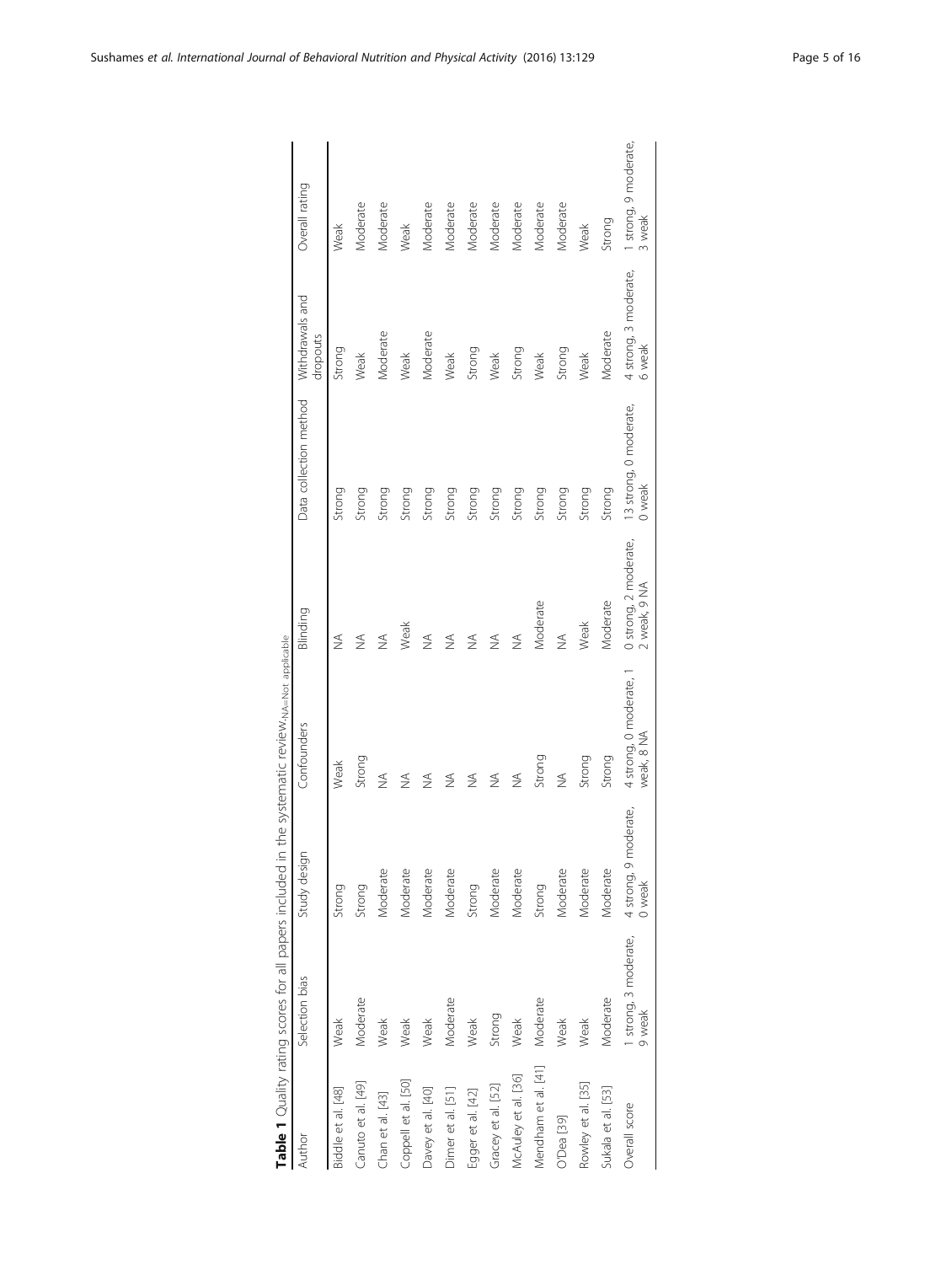<span id="page-5-0"></span>

|                     | Table 2 Description of study, participants, intervention and retention rates                                                                                                                                                                         |                                                                                                                                                                                                                                                                                                                                                     |                                                                                                                                                                                                                                                                                                                                                            |                                      |
|---------------------|------------------------------------------------------------------------------------------------------------------------------------------------------------------------------------------------------------------------------------------------------|-----------------------------------------------------------------------------------------------------------------------------------------------------------------------------------------------------------------------------------------------------------------------------------------------------------------------------------------------------|------------------------------------------------------------------------------------------------------------------------------------------------------------------------------------------------------------------------------------------------------------------------------------------------------------------------------------------------------------|--------------------------------------|
| Study               | Participant<br>Ethnicity, location; Study design and size;<br>characteristics and age                                                                                                                                                                | Study title and aim                                                                                                                                                                                                                                                                                                                                 | Intervention                                                                                                                                                                                                                                                                                                                                               | Study retention<br>rates             |
| Biddle et al. [48]  | Pacific Islanders, Auckland, New Zealand; RCT, N = 20<br>(control $n = 9$ , intervention $n = 11$ ); Mixed genders,<br>age: 34.8 ± 12.6 years.                                                                                                       | Assess the effectiveness of small-sided games-based<br>Randomised controlled trial of informal team sports<br>for cardiorespiratory fitness and health benefits in<br>exercise on fitness and health parameters among<br>Pacific adults over four weeks.<br>Pacific adults.                                                                         | 3 × 45 minute training sessions per week,<br>consisting of small-sided games such as<br>volleyball, touch rugby and cricket.                                                                                                                                                                                                                               | Intervention:<br>Control: 78%<br>82% |
| Canuto et al. [49]  | $RT, N = 101$<br>(control $n = 49$ , intervention $n = 51$ ); All female, age:<br>Control: 40.7 years (Cl: 37.7-43.6), Intervention: 39.8<br>Indigenous Australians, Adelaide, Australia;<br>$(C: 36.7 - 43.1)$ .                                    | Evaluate the effectiveness of a 12 week structured<br>Pragmatic randomised trial of a 12-week exercise<br>Strait Islander women: clinical results immediate<br>and nutrition program for Aboriginal and Torres<br>exercise and nutrition program.<br>post and 3 months follow-up.                                                                   | including exercise classes, incidental activity<br>Structured 12 week group fitness program<br>and walking and nutrition workshops.                                                                                                                                                                                                                        | Intervention:<br>Control: 61%<br>57% |
| Chan et al. [43]    | 63); Mixed<br>Australia;<br>gender, age: Diabetics: 56.5 years (52.8-60.1),<br>Indigenous Australians, urban Queensland,<br>Cohort, $N = 101$ (females $n = 69$ , males $n =$<br>Non-diabetics: 43 years (39-47).                                    | without type 2 diabetes mellitus: The healthy lifestyle<br>on improving diabetes and cardiovascular risk factors.<br>Determine the effectiveness of lifestyle intervention<br>programme on cardiovascular health outcome<br>in overweight Indigenous Australians with and<br>Short-term efficacy of a lifestyle intervention<br>programme (HELP).   | The lifestyle intervention was a community<br>self-monitoring of fasting glucose and<br>monitoring of physical activity with a<br>based education program including<br>pedometer.                                                                                                                                                                          | 80%                                  |
| Coppell et al. [50] | Mixed genders, age survey 1: 50.25 years (female), 51.4<br>Mãori, rural East Coast of New Zealand; Interrupted<br>time-series, $n = 286$ (Survey 1), $n = 236$ (Survey 2);<br>50.95<br>years (male), survey 2: 49.35 years (female),<br>years (male) | Two-year results from a community-wide diabetes<br>To reduce the prevalence of insulin resistance in a<br>prevention intervention in a high risk indigenous<br>community: the Ngati and Healthy project.<br>high risk community.                                                                                                                    | Local community health promotion programs,<br>a community education program for high risk<br>individuals including cooking classes, exercise<br>class and opportunistic weigh ins.                                                                                                                                                                         | Survey 1: 48.5%<br>Survey 2: 47.7%   |
| Davey et al. [40]   | Mixed genders, age: $\leq$ 49 ( $n = 35$ ), $50-59$ years<br>Cohort, $n = 92$ (females $n = 56$ , males $n = 36$ );<br>Aboriginal Australians, Tasmania, Australia;<br>$(n = 35)$ , >60 years $(n = 22)$ .                                           | To create an ongoing sustainable program of direct<br>benefit to participants and promote the benefits of<br>Tasmanian Aborigines step up to health: evaluation<br>of a cardiopulmonary rehabilitation and secondary<br>physical activity to other Aboriginal health service<br>programs and the wider Aboriginal community.<br>prevention program. | 8-week program consisting of two supervised<br>exercise sessions (1hour) and one educational<br>session (1 hour) per week.                                                                                                                                                                                                                                 | 78%                                  |
| Dimer et al. [51]   | er,<br>Western Australia, Australia; Cohort, n = 98<br>(females $n = 63$ , males $n = 35$ ); Mixed gend<br>Indigenous Australians, Metropolitan area,<br>age: $55 \pm 13 (19 - 82)$ .                                                                | cardiovascular risk factors, of cardiac rehabilitation<br>Evaluate the uptake and effects on lifestyle, and<br>successful cardiac rehabilitation program at an<br>Build it and they will come: outcomes from a<br>at an Aboriginal Medical Service.<br>Aboriginal medical service.                                                                  | over 8 weeks Stationary cycling and dumbbell<br>exercises were prescribed and supervised. An<br>Exercise prescription and education sessions<br>and participants were asked to record their<br>outdoor walking group was implemented<br>activity levels. Education sessions included<br>diet, nutrition, risk factor modification and<br>medication usage. | 29%                                  |
| Egger et al. [42]   | Torres Strait Islanders, Australia; Cohort, $n = 47$ ;<br>Male only, age: 41 years ± 12.3 years.                                                                                                                                                     | To decrease bodyweight and body fat in Indigenous<br>Abdominal obesity reduction in indigenous men.<br>males in the Torres Strait Islands.                                                                                                                                                                                                          | program, which included: reducing fat intake,<br>movement, and changing obesogenic habits.<br>There were four lifestyle messages for the<br>The program was delivered in groups via<br>increasing dietary fibre, increasing daily<br>audio-taped conversations.                                                                                            | 66%                                  |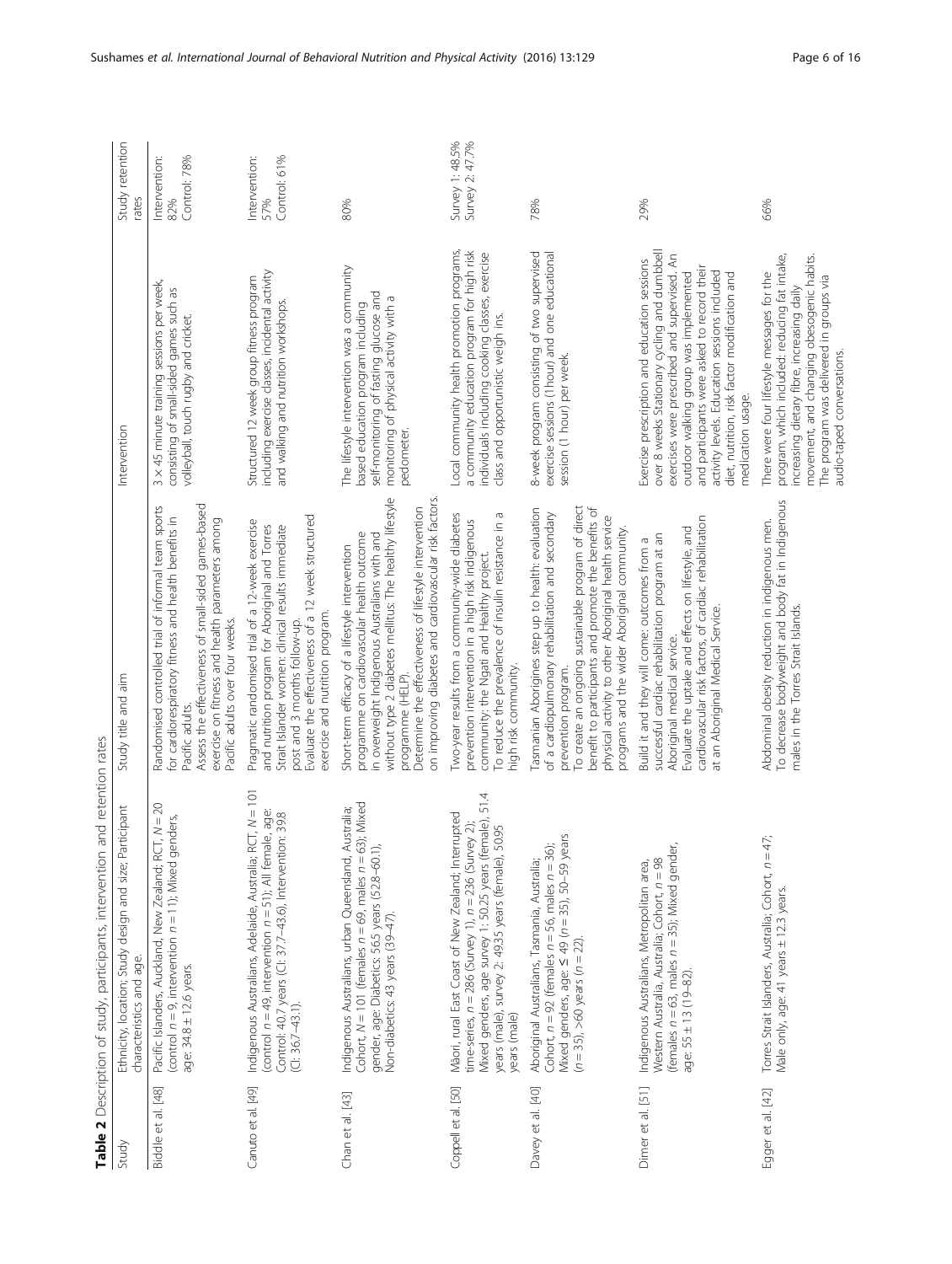|                          | Table 2 Description of study, participants, intervention                                                                                                                                                                 | and retention rates (Continued)                                                                                                                                                                                                                                                                                                                    |                                                                                                                                                                                                                                          |                                          |
|--------------------------|--------------------------------------------------------------------------------------------------------------------------------------------------------------------------------------------------------------------------|----------------------------------------------------------------------------------------------------------------------------------------------------------------------------------------------------------------------------------------------------------------------------------------------------------------------------------------------------|------------------------------------------------------------------------------------------------------------------------------------------------------------------------------------------------------------------------------------------|------------------------------------------|
| Gracey et al. [52]       | 4.9<br>[18-82years] (male), 41.0 ± 17.4 [18-88years]<br>Cohort, $n = 416$ ; Mixed gender, age: 38.7 $\pm$ 1<br>Aboriginal Australians, Remote Western<br>Australia, Australia;<br>female).                               | An Aboriginal-driven program to prevent, control<br>and manage nutrition-related "lifestyle" diseases<br>To heighten awareness about lifestyle diseases<br>and promote healthier living through better<br>diet and regular physical activity.<br>including diabetes.                                                                               | and the encouragement of regular exercise,<br>Increase awareness of and promotion of<br>healthier living through better nutrition<br>sports and active recreation.                                                                       | Not specified                            |
| McAuley et al.<br>[36]   | $n = 28$ , male<br>Māori, New Zealand; Cohort, n = 36 (female<br>Mixed gender, age: 41.3 years [24-60].<br>$n = 8$ :                                                                                                     | Implementation of a successful lifestyle intervention<br>programme for New Zealand Māori to reduce the<br>risk of type 2 diabetes and cardiovascular disease.<br>To reduce the risk of type 2 diabetes and<br>cardiovascular disease.                                                                                                              | and a healthy food sessions once a month in the<br>exercise programs. In addition, participants were<br>invited to exercise sessions four times per week<br>Participants were prescribed individual diet and<br>form of a cooking group. | 86%                                      |
| Mendham et al.<br>$[41]$ | Wales,<br>Australia; RCT, $N = 26$ (control $n = 10$ , intervention<br>Indigenous Australians, Regional New South<br>All male, age: 39.5 ± 10.6 years (intervention)<br>$36.1 \pm 16.1$ years (control).<br>$n = 16$ ;   | inactive Indigenous Australian men improved clinical<br>risk factors associated with type 2 diabetes mellitus.<br>To assess changes in clinical risk-factors following a<br>A 12-week sports-based exercise programme for<br>2-week exercise program.                                                                                              | Supervised group-based cardiovascular and resist<br>ance exercises were conducted at a local fitness<br>centre over 12 weeks.                                                                                                            | Intervention =<br>$Control = 63%$<br>41% |
| O'Dea [39]               | Australia; Cohort, $n = 14$ (diabetics $n = 10$ , non-diabetics<br>$n = 4$ ); Mixed, age: 59.3 $\pm$ 1.8 years (diabetics), 52.3 $\pm$ 4.3<br>Indigenous Australians, Remote Western Australia,<br>years (non-diabetic). | metabolism in diabetic Australian Aborigines after<br>Marked improvement in carbohydrate and lipid<br>metabolism that are linked to insulin resistance<br>after temporary revision to traditional lifestyle.<br>mprove all aspects of carbohydrate and lipid<br>temporary reversion to traditional lifestyle.                                      | Participants were taken to a remote location<br>and lived a hunter/gatherer lifestyle for 7<br>weeks.                                                                                                                                    | 100%                                     |
| Rowley et al.<br>$[35]$  | 49 ± 3<br>Aboriginal Australians, Remote Western Australia,<br>Australia; Cohort, n = 96; Mixed gender, age:<br>years (intervention), $43 \pm 4$ years (control).                                                        | Effectiveness of a community-directed 'healthy<br>Assess the sustainability and effectiveness of a<br>secondary prevention of obesity, diabetes and<br>community-directed program for primary and<br>lifestyle' program in a remote Australian<br>cardiovascular disease in an Aboriginal<br>aboriginal community.<br>Community.                   | hunting groups, sports (2-3 sessions) and walking<br>nutrition, regular physical activity sessions such as<br>Formal and informal education sessions about<br>groups (3–4 times per week, for an hour) and<br>walking groups.            | 51%                                      |
| Sukala et al.<br>$[53]$  | Zealand; Cohort, $n = 18$ (females $n = 13$ , males $n = 5$ );<br>Māori,<br>Samoan, Fijian, Tokelauan & Tongan), Porirua, New<br>Polynesian (New Zealand Māori, Cook Island<br>Mixed genders, age: 49 ± 5 years.         | modalities on quality of life (QoL) in indigenous<br>Exercise improves Quality of Life in Indigenous<br>Polynesian peoples With type 2 diabetes and<br>differential effects of 2, group-based exercise<br>The aim of the study was to evaluate the<br>Polynesian peoples with type 2 diabetes<br>(T2DM) and visceral obesity.<br>visceral obesity. | week (40-60minutes), consisting of resistance<br>Intervention included 3 exercise sessions per<br>training and aerobic training.                                                                                                         | 69%                                      |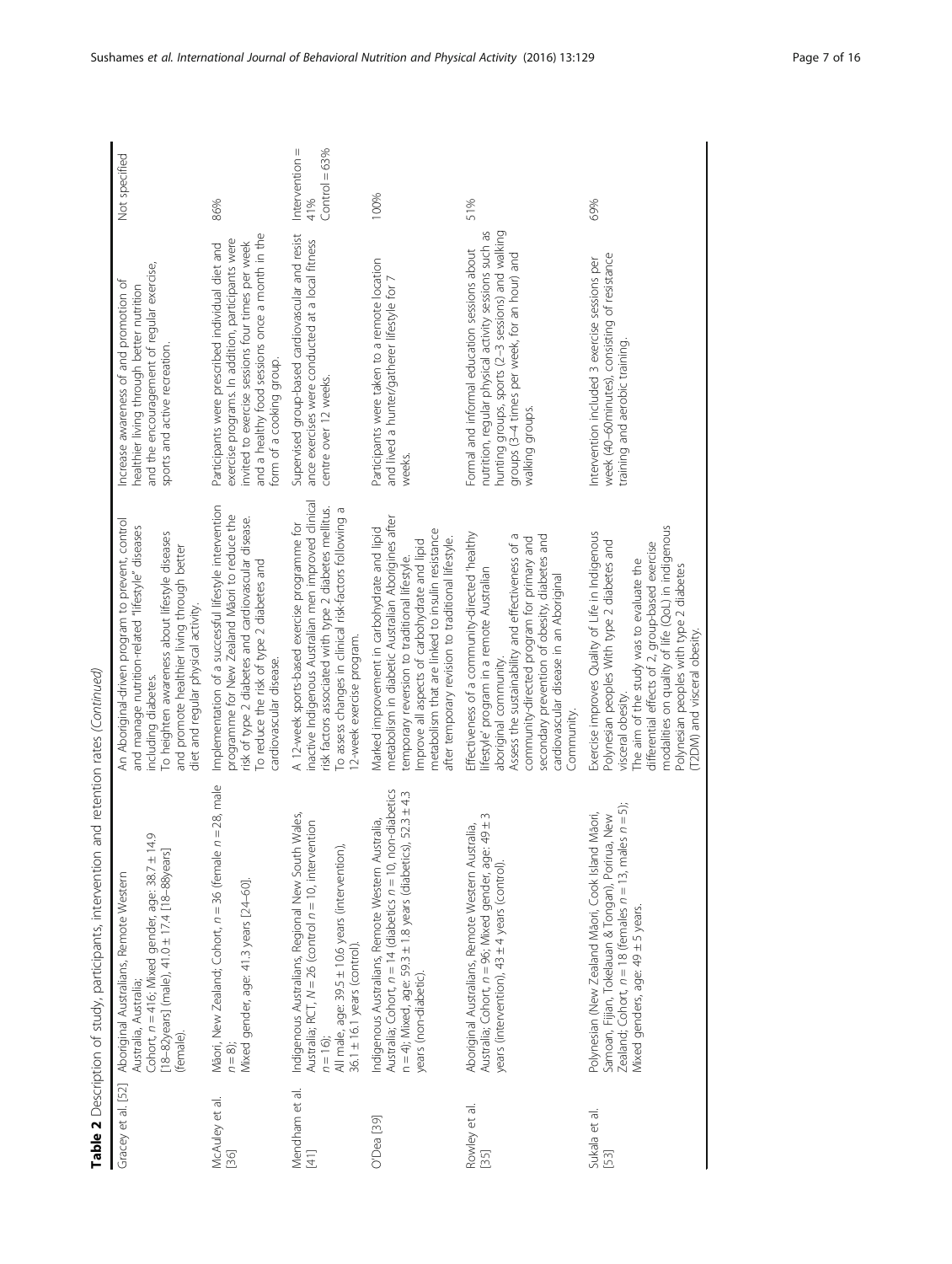<span id="page-7-0"></span>

|                         | Table 3 Outcome measures, impact and intervention development and duration                                                                                                                            |                                                                                                                                                             |                                                                                                                                                                                                                                                                                                                                                     |                                                        |                                       |
|-------------------------|-------------------------------------------------------------------------------------------------------------------------------------------------------------------------------------------------------|-------------------------------------------------------------------------------------------------------------------------------------------------------------|-----------------------------------------------------------------------------------------------------------------------------------------------------------------------------------------------------------------------------------------------------------------------------------------------------------------------------------------------------|--------------------------------------------------------|---------------------------------------|
|                         | Objective outcome measures                                                                                                                                                                            | Subjective outcome measures                                                                                                                                 | Metabolic measures                                                                                                                                                                                                                                                                                                                                  | points, duration<br>Data collection<br>of intervention | Cultural consultation<br>and adaption |
| et al. [48]<br>Biddle   | Vo2 peak**1, leg strength (maximal<br>quadriceps at 60deg/second)*1                                                                                                                                   | PAR-Q                                                                                                                                                       | (HbA12). lipid profile (HDL)*1, blood pressure<br>Fasting glucose and glycated haemoglobin<br>and C-reactive protein                                                                                                                                                                                                                                | Baseline, 4<br>weeks, IP                               | consultations<br>Community            |
| et al. [49]<br>Canuto   | circumference, and blood pressure, Step<br>Height, weight*1, BMI*1, waist and hip<br>count [data not shown]                                                                                           | Sallis seven-day physical activity<br>Quality of life (SF36)<br>recall survey (1985)                                                                        | insulin, total cholesterol, high-density lipoprotein<br>(HDL) and triglyceride concentration. HbA <sub>1c</sub> and<br>Fasting venous samples of glucose and serum<br>c-reactive protein                                                                                                                                                            | weeks, IP, 12WP,<br>Baseline, 12                       | consultations<br>Community            |
| Chan et al.<br>$[43]$   | Weight, Waist*1 and hip circumference,<br>Blood pressure*1, Step count                                                                                                                                |                                                                                                                                                             | C-peptide, Serum creatinine, Microalbuminuria,<br>Insulin resistance, Triglyceride, Homocysteine<br>Plasma glucose (fasting), HbA <sub>1c</sub> *↓ Lipid<br>profile*↓ (LDL cholesterol, HDL cholesterol,<br>triglycerides*1, Homocysteine,<br>levels                                                                                                | Baseline, 6 months                                     | consultations<br>Community            |
| et al. [50]<br>Coppell  | Weight, waist circumference, blood<br>pressure*1, BMI                                                                                                                                                 | physical activity*1 and dietary<br>behaviours*** 1 (New Zealand<br>Medical history, self-reported<br>Health Survey, 1999).                                  | 75g fasted oral glucose tolerance test (OGTT)*1,<br>Fasting insulin, fasting lipids $\downarrow^*$ and urate* $\downarrow$ and<br>a mid-stream urine sample*1.                                                                                                                                                                                      | years post intervention<br>Baseline, ongoing, two      | consultations<br>Community            |
| Davey et al.<br>$[40]$  | Age, gender, health conditions, Weight*1,<br>BMI*1, waist circumference *1, 6 minute<br>walk test (6MWT)*1, Incremental shuttle<br>walk test (ISWT)*1, Timed Up and Go<br>$(TUG)^*L$                  | Chronic Respiratory Questionnaire<br>(CRQ), Quality of life (SF36)*1                                                                                        |                                                                                                                                                                                                                                                                                                                                                     | $\infty$<br>Baseline, 8<br>weeks, IP                   | consultations<br>Community            |
| Dimer et al.<br>[51]    | (6MWT)**1, Blood pressure*1, Waist<br>Weight, BMI*1, 6 minute walk test<br>girth**1                                                                                                                   |                                                                                                                                                             |                                                                                                                                                                                                                                                                                                                                                     | Baseline, 8<br>weeks, IP                               | consultation<br>Community             |
| et al. [42]<br>Egger    | ***,, Waist to hip ratio, Body fat through<br>bio-impedance analysis**,, fat mass<br>Weight** L, Waist & hip circumference<br>(cm)**1, BMI**1, hip circumference<br>$\uparrow^{\ast\ast}(\mathbb{S})$ |                                                                                                                                                             |                                                                                                                                                                                                                                                                                                                                                     | 1 year follow up                                       | consultation<br>Community             |
| et al. [52] †<br>Gracey | Weight, BMI, Blood pressure                                                                                                                                                                           |                                                                                                                                                             | HbA <sub>1c</sub> , glucose, cholesterol (total, LDL, HDL),<br>triglycerides                                                                                                                                                                                                                                                                        | Not specified                                          | consultation<br>Community             |
| McAuley et<br>al. [36]  | mass)*1, and submaximal exercise test<br>circumference**1, blood pressure*1,<br>BMI <sup>**</sup> J, Body composition (fat free<br>Weight** L, height, waist and hip<br>(one mile walk test)***       | 4 day diet record pre and post intervention<br>Physical activity levels: Based on the Life in<br>and a daily diet record. *!<br>New Zealand (LINZ)<br>PAR-Q | fasting insulin, glucose** L, and lipids, insulin<br>sensitivity**1                                                                                                                                                                                                                                                                                 | baseline, 4<br>months, IP<br>Baseline,                 | consultation<br>Community             |
| Mendham<br>et al. [41]  | and hip circumference, BMI*1<br>Body mass*1, blood pressure,<br>waist circumference*1 (WC)<br>(GXT)*1 to determine peak<br>A graded exercise test<br>oxygen consumption                               | PAR-Q                                                                                                                                                       | Fasting glucose test and oral glucose tolerance<br>test (OGTT), Inflammatory markers: C-reactive<br>Matsuda ISI (µIUmL <sup>-1</sup> , mg <sup>ʻ</sup> mL <sup>-1</sup> )*†, HOMA-IR<br>(µIUmL <sup>-1</sup> , mg mL <sup>-1</sup> )*†<br>Leptin (pg mL <sup>-1</sup> ) <sup>**</sup> , Glucose regulation:<br>proteins and inflammatory cytokines. | Baseline, 12<br>weeks, IP                              | consultation<br>Community             |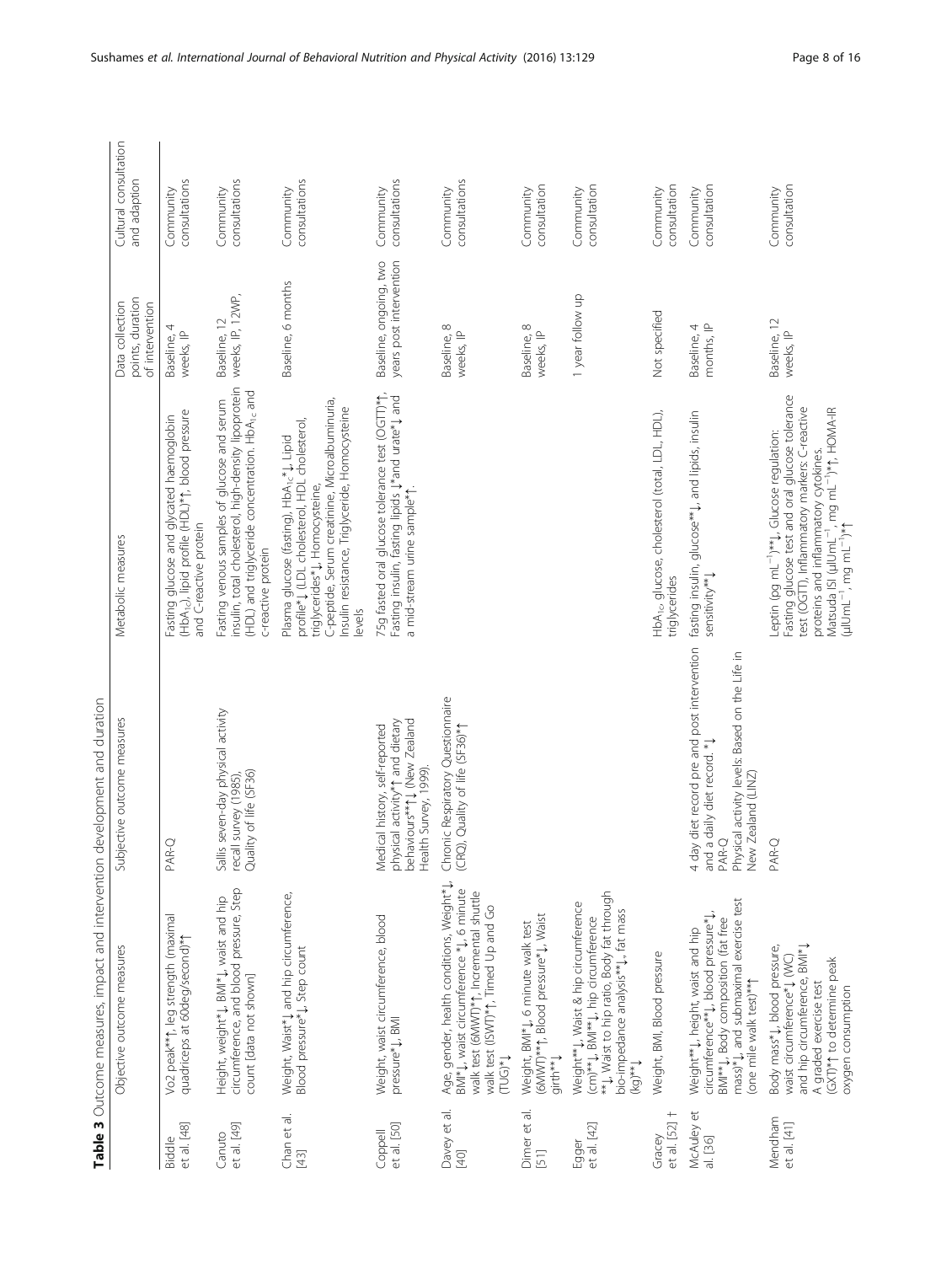| Weight, BMI<br>O'Dea [39]                                         | aerobic workload (Wmax) |                                                                |                                                                                                                                           |                                               |                           |
|-------------------------------------------------------------------|-------------------------|----------------------------------------------------------------|-------------------------------------------------------------------------------------------------------------------------------------------|-----------------------------------------------|---------------------------|
|                                                                   |                         | Physical activity levels on a scale of                         | Oral glucose tolerance test*1, fasting plasma<br>insulin *JPlasma triglycerides*J, plasma<br>Fasting plasma glucose*1<br>cholesterol      | Baseline, 7 weeks, IP                         | Unsure                    |
| Body weight, BMI <sup>**</sup><br>et al. [35] $\bullet$<br>Rowley |                         | and physical activity questionnaires<br>[not specified]<br>jet | 75g oral glucose tolerance test (OGTT)***1,<br>Fasting plasma triglyceride*1 and insulin<br>Fasting plasma glucose *1<br>concentrations*1 | Baseline, 6M, 12M, 18M, Community<br>24M, 48M | consultation              |
| Sukala et al. Weight, BMI, Blood pressure<br>53]                  |                         | SF36 (Quality of Life)*1                                       |                                                                                                                                           | Baseline, 16 weeks, IP                        | Community<br>consultation |

Table 3 Outcome measures, impact and intervention development and duration (Continued) Table 3 Outcome measures, impact and intervention development and duration (Continued)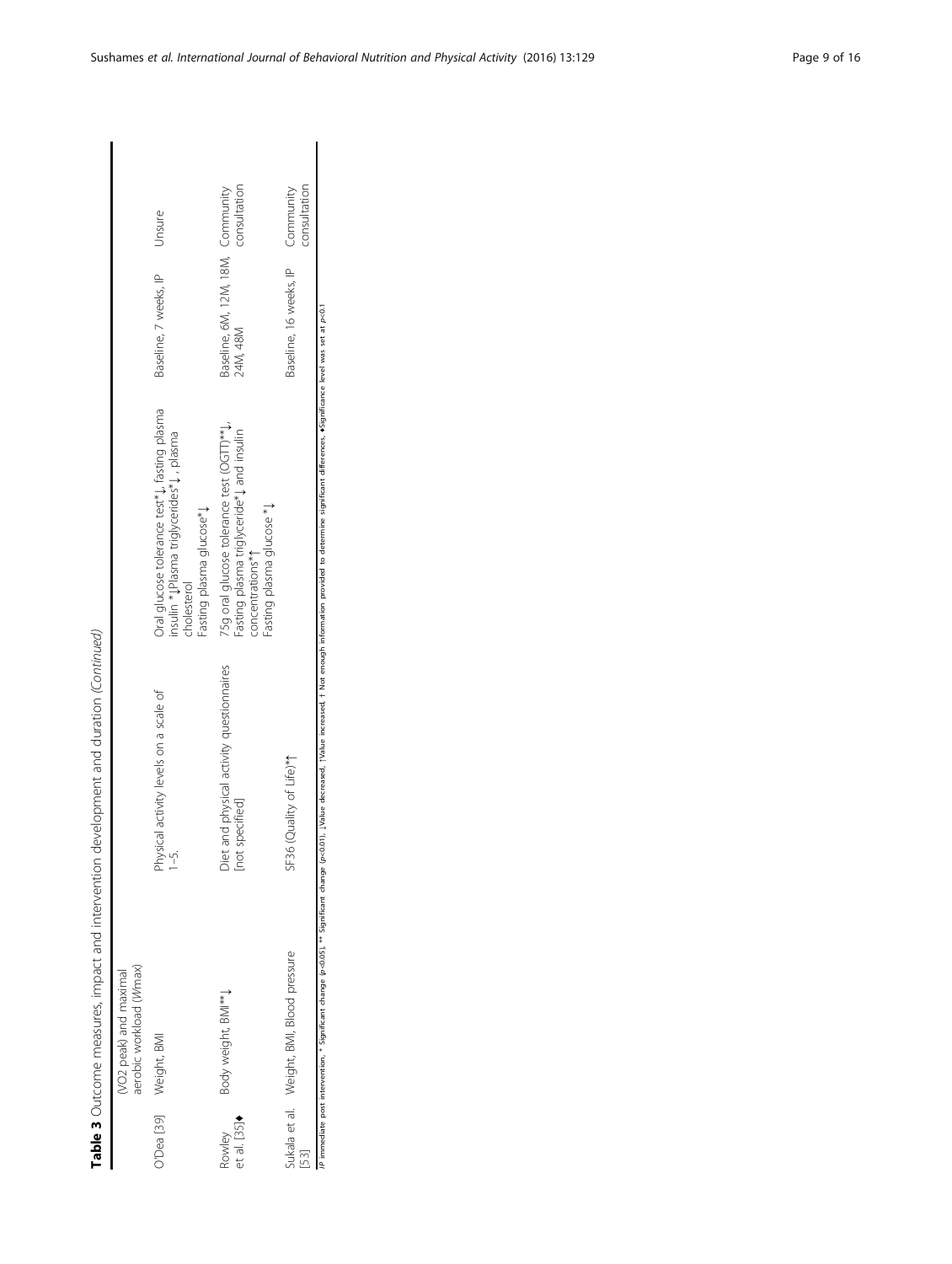classified as strong. No study rated weak in study design or data collection methods, while confounding bias and blinding were not applicable to the majority of the studies. In data collection methods, all studies rated strong due to utilising validated and reliable measures for health outcomes and/or physical activity levels.

#### Population

All studies were focused on Indigenous adults aged 18 years and over. Nine of the 13 studies were based in Australia and four in New Zealand. The number of participants varied from 14 [[39\]](#page-14-0) to 418 in a cohort study that involved four different Aboriginal communities [[52\]](#page-14-0). Seven of the studies had 50 or more participants [[35, 40, 43, 49](#page-14-0)–[52\]](#page-14-0). Locations of the interventions varied from metropolitan, urban and regional areas, [\[36](#page-14-0), [40](#page-14-0), [41](#page-14-0), [43, 48, 49](#page-14-0), [51, 53](#page-14-0)] to rural and remote locations [\[35](#page-14-0), [39](#page-14-0), [42, 50](#page-14-0), [52](#page-14-0)]. Several studies were designed for a specific ethnic group such as Aboriginal Australians [[35, 40, 52](#page-14-0)], Torres Strait Islanders [[42](#page-14-0)], and New Zealand Māoris [[36, 50](#page-14-0)]. In other interventions different ethnic groups were combined such as Indigenous Australians [[39](#page-14-0), [41](#page-14-0), [43, 49, 51](#page-14-0)], Pacific Islanders [[48\]](#page-14-0) and Polynesians [\[53](#page-14-0)]. Ten studies had male and female participants, one study exclusively targeted women [\[49](#page-14-0)] and for two studies only male participants were recruited [[41](#page-14-0), [42\]](#page-14-0). The mean age of participants across all studies ranged from 34 to 55 years and with 18–88 [[52](#page-14-0)] and 19–82 years [\[51](#page-14-0)], two studies had very wide participant age ranges.

#### Recruitment and Retention of Participants

The intervention programs varied by the recruitment strategies, and the nature and delivery methods of the physical activity component. Some studies had an open invite for all community members [[52](#page-14-0)], recruited through a health centre or patient register [\[40, 50, 53](#page-14-0)] or utilised referrals through community leaders or other participants [[36](#page-14-0), [40, 41](#page-14-0), [43, 48](#page-14-0), [51\]](#page-14-0). In some studies it was unclear how participants were recruited [\[35](#page-14-0), [39, 42\]](#page-14-0), and for two studies [\[36](#page-14-0), [49\]](#page-14-0) protocol papers were published which described the methodology in greater detail [\[54](#page-14-0), [55](#page-14-0)].

Almost half of the studies either did not report information on withdrawals from the study and drop-outs from the physical activity intervention [\[52](#page-14-0)] or had less than 60% of participants complete the study or failing to have complete data sets [[35, 41, 49](#page-14-0)–[51](#page-14-0)]. Three studies had a retention rate of participants to the program of 60–79% [[40, 43](#page-14-0), [53\]](#page-14-0) and for four it was 80% or more [[36, 39](#page-14-0), [42](#page-14-0), [48\]](#page-14-0). Six of the studies had high numbers of participants lost to follow up, and in one of these studies the drop-out rates from the program or failure to attend follow up data collection were so high that it resulted in the under powering of some of the statistical analysis [[49\]](#page-14-0). Two studies were statistically underpowered in some outcome measures despite moderate to high retention rates [\[43](#page-14-0), [48](#page-14-0)].

#### Study Designs and Interventions

Three studies were randomised controlled trials (RCTs); two were of 12 week exercise interventions [[41](#page-14-0), [49\]](#page-14-0) and one was a shorter 4 week intervention which consisted of small sided (small number of players per team) team sports [\[48](#page-14-0)]. Another study attempted to run an RCT to examine the effect of community directed lifestyle programs on the primary and secondary prevention of obesity and chronic disease, but used a self-selected control group and therefore was not a true randomised controlled trial [[35\]](#page-14-0). An additional study had participants share information on the nature of the diet and exercise lifestyle intervention and became a cohort study, as the control group was integrated into the intervention [\[36](#page-14-0)]. One study utilised an interrupted time series design to examine the effect of health promotion and education on high risk individuals to reduce insulin resistance [[50](#page-14-0)] and the remaining seven [[39](#page-14-0), [40](#page-14-0), [42](#page-14-0), [43](#page-14-0), [51](#page-14-0)–[53\]](#page-14-0) were cohort studies. Some cohort studies measured data pre and post intervention [\[39, 40](#page-14-0), [51, 53\]](#page-14-0), while two studies measured data periodically [[42](#page-14-0), [43\]](#page-14-0) and one study did not specify when data collection occurred [\[52](#page-14-0)].

Ten studies focussed on prevention or management of chronic diseases, such as type 2 diabetes and heart disease [\[35, 36, 40](#page-14-0)–[43, 50](#page-14-0)–[53\]](#page-14-0), one study focused on cardiorespiratory fitness and health [\[48](#page-14-0)] and Canuto et al. [[49\]](#page-14-0) evaluated the effectiveness of a 12 week exercise and nutrition program on waist circumference, weight and biomedical markers in Australian Indigenous women. The main objective in the study by O'Dea [[39](#page-14-0)] was to improve clinical risk factors linked to insulin resistance.

Most of the studies included facilitated exercise sessions [[35](#page-14-0), [36, 40](#page-14-0), [41](#page-14-0), [48](#page-14-0)–[51](#page-14-0), [53\]](#page-14-0). The modality of exercise sessions varied between the studies. For example, while most studies incorporated mixed aerobic and resistance training programs two to six times per week [[36](#page-14-0), [40](#page-14-0), [41](#page-14-0), [49](#page-14-0)–[51](#page-14-0), [53](#page-14-0)], other studies used hunting groups [\[35\]](#page-14-0) or small-sided (small number of players per team) team sports [\[48\]](#page-14-0). In one study physical activity was encouraged through selfmonitoring with a pedometer and participants were asked to record their daily step counts [[43\]](#page-14-0). Other studies encouraged physical activity through education and lifestyle messages [\[42, 52\]](#page-14-0) and in one study participants were taken to a remote location to live a hunter-gatherer lifestyle for seven weeks [\[39\]](#page-14-0).

Cultural adaptations were noted in all studies. Specific efforts to make programs culturally appropriate included consultation with community members such as elders or an advisory group [[36](#page-14-0), [49\]](#page-14-0). Examples of cultural adaptations for interventions were using appropriate local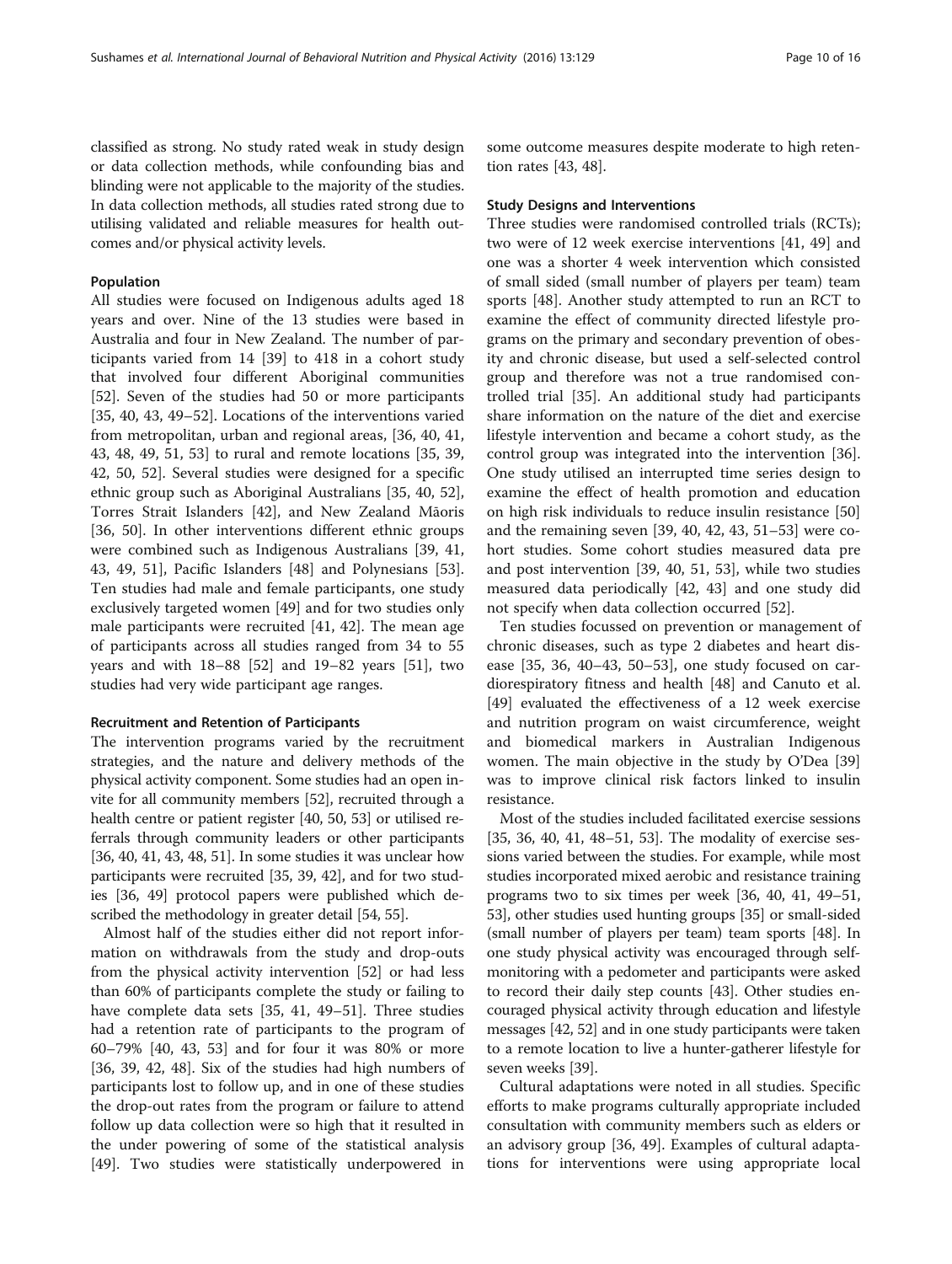dialect in promotion material [\[36, 42, 49, 50\]](#page-14-0), using traditional games or historically important cultural activities such as paddling [\[36\]](#page-14-0) and hunting [[35, 39\]](#page-14-0).

#### Effects on Physical Activity Levels

Although all studies evaluated an intervention with physical activity as a single or core component, only six studies assessed physical activity via subjective or objective measures before and after the intervention [[35, 36](#page-14-0), [39, 43](#page-14-0), [49, 50](#page-14-0)], with significant increases in only one study [\[50](#page-14-0)]. Two studies employed an objective measure of physical activity (pedometers) [\[43, 49\]](#page-14-0) and four studies utilised self-reported measures. Self-reported physical activity was measured with a variety of tools such as the Life in New Zealand questionnaire [\[36](#page-14-0)] and a validated seven-day recall questionnaire [[49](#page-14-0)]. The variation in the measurement of physical activity levels across studies resulted in data being represented in two older studies as categorical (exercise intensity) [\[35](#page-14-0), [39](#page-14-0)] and continuous (step counts, or minutes of self-reported physical activity per week) [\[43, 49\]](#page-14-0), thus making them incomparable. Five studies [\[36, 40](#page-14-0), [41, 48](#page-14-0), [51\]](#page-14-0) used tests of functional or exercise capacity and aerobic fitness as outcome measures, and all found significant improvements.

#### Effects on Health Outcomes

Nine studies collected metabolic markers, including fasting glucose, insulin, cholesterol and oral glucose tolerance tests [[35, 36](#page-14-0), [39, 41](#page-14-0), [43, 48](#page-14-0)–[50](#page-14-0), [52\]](#page-14-0). Significant improvements were found in seven of these studies [\[35, 36](#page-14-0), [39](#page-14-0), [41](#page-14-0), [43](#page-14-0), [48](#page-14-0), [50](#page-14-0)]. Five of the seven studies that assessed lipid profiles reported significant improvements [\[35](#page-14-0), [39](#page-14-0), [43](#page-14-0), [48](#page-14-0), [50](#page-14-0)]. In regards to diabetes related markers,  $HbA_{1c}$  was measured in three studies [[43](#page-14-0), [48](#page-14-0), [49\]](#page-14-0), but a decrease was only found in one of them [[43\]](#page-14-0). All three studies that used an oral glucose tolerance test reported significant decreases in glucose levels [[35](#page-14-0), [39](#page-14-0), [50\]](#page-14-0). Three studies measured quality of life with the SF-36 survey [\[40, 49](#page-14-0), [53](#page-14-0)], with improvements reported in two of the three studies [\[40, 53](#page-14-0)] and both studies that reported dietary behaviours had significant positive changes with increased intake of dietary fibre and wholegrain [\[36, 50\]](#page-14-0) and reduced saturated fat consumption [\[36](#page-14-0)]. There were significant reductions in seven of the 12 studies that assessed weight and/or BMI [\[35](#page-14-0), [36, 40](#page-14-0)–[42](#page-14-0), [49](#page-14-0), [51\]](#page-14-0). No significant reductions or increases in weight/BMI were reported in four studies [[39, 43, 48](#page-14-0), [50](#page-14-0), [53\]](#page-14-0) and one study did not provide enough information to determine if there were statistically significant differences [[52\]](#page-14-0). Of the eight studies that assessed blood pressure, half had significant reductions in systolic and/or diastolic pressure [[36, 43, 50](#page-14-0), [51](#page-14-0)] while the other four did not report significant changes [\[41](#page-14-0), [49](#page-14-0), [52, 53\]](#page-14-0).

#### Long Term Effects on Physical Activity Levels and Health **Outcomes**

Seven of the 13 studies only collected follow-up data immediately post intervention [\[36](#page-14-0), [39](#page-14-0)–[41](#page-14-0), [48, 51](#page-14-0), [53\]](#page-14-0). In one study the follow-up period was not specified, but only referred to as "several months" after the intervention [[52\]](#page-14-0) and two other studies collected follow up data three [[49](#page-14-0)], and six months [[43\]](#page-14-0) after the intervention. Only three studies collected long-term follow-up data (12 months or more) [[35, 42](#page-14-0), [50](#page-14-0)]. Long term follow-up data collection periods were one [\[42](#page-14-0)], two [[50\]](#page-14-0) and four years [[35\]](#page-14-0). There were mixed results in regards to maintenance of changes in health outcomes. Canuto et al. [[49\]](#page-14-0) implemented a 12 week program and reported modest reductions in weight, BMI and blood pressure immediately post program and 12 weeks later. There were no significant changes in waist circumference and metabolic markers at follow up, but the authors noted that this could be due to a low participant retention rate, which underpowered some of the study results. The intervention group had reductions in median weight from baseline (81.8kgs) to immediately post intervention (80.2kgs), but had gained weight back at the 12 week follow up (81.7kgs). The waitlisted group had an increase in weight over all data collection points prior to receiving the intervention (90.6kgs, 93.2kgs and 95.2kgs respectively). Rowley and colleagues [\[35](#page-14-0)] followed participants up during a four year uncontrolled community intervention with mixed results. The program achieved significant reductions in fasting insulin concentrations at 6, 12 and 18 months. At further data collection points (two and four years) fasting insulin concentrations continued to drop significantly in the older age group (35 years and over), but in the younger participants (15 to 34 years), there was no statistically significant reduction over time. There were no changes in the prevalence of overweight or obesity among the older participants, and among younger participants weight increased over time as seen in the BMI data collected at baseline (22.6 kg/ m<sup>2</sup>), two years (24.3 kg/m<sup>2</sup>) and four years (24.8 kg/m<sup>2</sup>) ( $p$  for trend = 0.028). Chan et al. reported that six months into a two year intervention there were significant reductions in waist circumference, blood pressure and clinical markers such as  $HbA_{1c}$  and cholesterol [\[43](#page-14-0)]. However, for this study data were only reported for the first six months of the intervention. A study in New Zealand [\[50\]](#page-14-0) reported increased physical activity levels and reductions in the prevalence of insulin resistance after two years of the intervention. The most significant changes were in women aged 25–49 years and those who had the highest levels of participation and marked lifestyle changes. In the one year intervention by Egger et al. the Indigenous Australian men who participated were tested at baseline, 6 and 12 months, and showed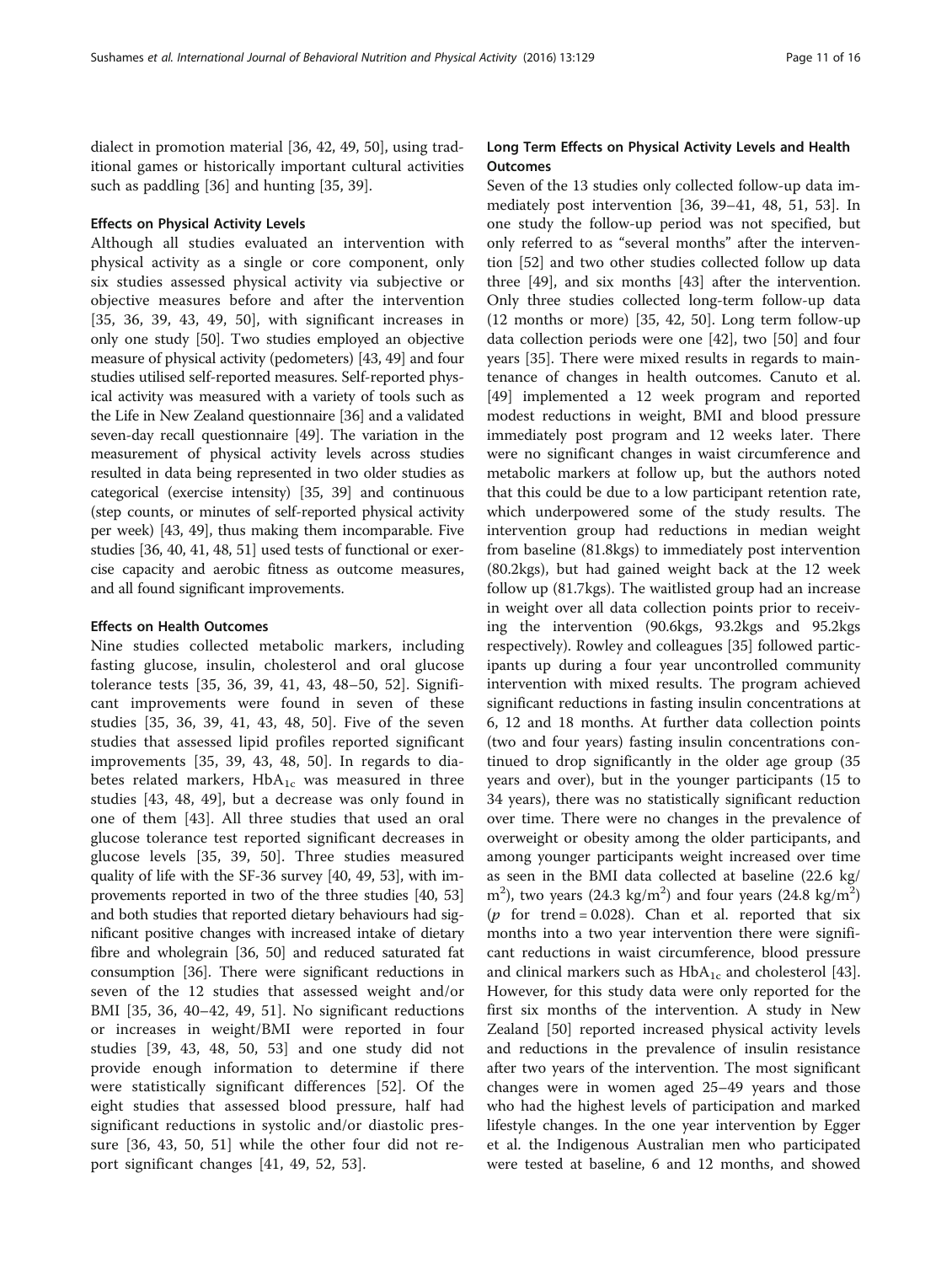continuous reductions in bodyweight, waist circumference and a decrease in fat mass at all time points [[42](#page-14-0)].

#### **Discussion**

Despite the high rates of physical inactivity and preventable chronic disease among Indigenous people in Australia and New Zealand, there is a dearth of evaluations of physical activity interventions for these population groups. Moreover, similar to other reviews of interventions for Indigenous people [[29](#page-14-0), [30, 56](#page-14-0)], not only did we find just a small number of studies, but also that most of them were not methodologically strong. The lack of RCT designs across studies limits the overall internal validity of the findings, however, study methodology and evaluation issues are not unique to the South Pacific. Similar to our findings, a systematic review on physical activity interventions in American Indian and Alaskan native populations in North America reported that the majority of community-based programs was not rigorously evaluated [[29](#page-14-0)].

The effects of the interventions on physical activity levels were hard to determine. Only two of 13 included studies in this systematic review used objective measures of physical activity (pedometers) [[43, 49\]](#page-14-0) and another four studies used self-report measures [[35](#page-14-0), [36](#page-14-0), [39, 50](#page-14-0)] which limits the validity of the data due to recall and social desirability bias [\[57](#page-14-0)], especially as these self-report measures were not specifically designed for this population group. In terms of health outcomes, all but one of the included studies used weight or BMI as an outcome measure and seven of these reported significant reductions. However, it is unclear if these significant improvements in weight or BMI were due to an increase in physical activity alone or changes in energy intake which were not reported. Five studies [[36](#page-14-0), [40, 41, 48](#page-14-0), [51](#page-14-0)] employed some form of fitness test. Improvements in fitness capacity are a valid indicator of increased physical activity, as regular exercise improves anaerobic and aerobic fitness [\[58\]](#page-14-0). If objective measures of physical activity were not available, the use of tests of exercise capacity is appropriate. A functional capacity test, such as the six-minute walk test, can be administered to a variety of population types of various fitness levels and health status and requires little equipment [\[59\]](#page-14-0).

The results from this systematic review need to be interpreted with caution as in all but one study the methodological quality was rated as moderate or poor which limits their internal and external validity. Methodological issues, such as participant recruitment methods, may have caused selection bias. For example, an open community invitation recruitment [[52](#page-14-0)] is subject to selection bias as volunteers are more health conscious [[60](#page-14-0)] and may lead to a sample that is not representative of the target group. In terms of attrition bias, participants lost to follow up may differ from those who completed the study. Participants who could not be reached at follow up had significantly lower weight and/or waist circumference at baseline [\[35, 40, 42](#page-14-0)] compared to the participants that remained in the study. Attrition bias also reduces the sample size, which can result in studies being underpowered and therefore caution needs to be taken when interpreting data [\[42](#page-14-0), [48, 49](#page-14-0)]. Identified factors that can affect attrition rates were highly mobile young populations [[50](#page-14-0)], work commitments, and needing to care for children [[61](#page-14-0)]. However, most of these issues also affect studies in non-Indigenous populations.

The strength of the intervention study designs varied. It is difficult to assess the effect of confounding variables on the study outcomes as most were uncontrolled and non-randomised which is a limitation of the evidence. Despite the benefits of internal validity of randomised controlled trials, as mentioned before, RCTs may not always be feasible in Indigenous populations because it could be considered to be unethical to recruit participants for control groups [[35, 36](#page-14-0)]. Consultations with community members, leaders and health workers were undertaken prior or during almost all of the interventions in order to tailor the design to suit the community resources and culture. Availability of and access to resources for interventions, such as infrastructure, equipment, recreational facilities and health workers, are influenced by geographical location [\[62](#page-14-0)], which in five of the primary studies were in rural or remote communities [[35, 39](#page-14-0), [42](#page-14-0), [50](#page-14-0), [52\]](#page-14-0).

Cultural consultations, adaptation and flexibility in the delivery of programs are important for interventions in Indigenous populations. Interventions that included facilitated exercise sessions, as opposed to written information, might be more appropriate for some Indigenous populations with lower levels of literacy. Gracey et al. [[52](#page-14-0)] noted that the older people may be semi or non-literate and the local people were not comfortable with "high English" as it was a second or third language behind their native tongue. In regards to flexibility in interventions, McAuley et al. [[36](#page-14-0)] noted that their lifestyle intervention had to evolve continuously over time to ensure it was still acceptable to the local Māori people. Similarly, Dimer et al. [[51](#page-14-0)] allowed flexible timing of allocations of participant attendance to the program by not creating specific times for sessions in order to comply with Aboriginal ideologies that conflict with tightly regimented, appointment-based systems. Concepts of time may differ between Indigenous and non-Indigenous people due to cultural values. For instance, Indigenous Australians have a 'here and now' approach, meaning that important and immediate priorities will be seen regardless of prior commitments [\[63](#page-14-0)]. Specific in-depth details of cultural adaptations may not always be available as adaptations may be seen as part of the usual development process in Indigenous-based programs and are not necessarily described [[29](#page-14-0)].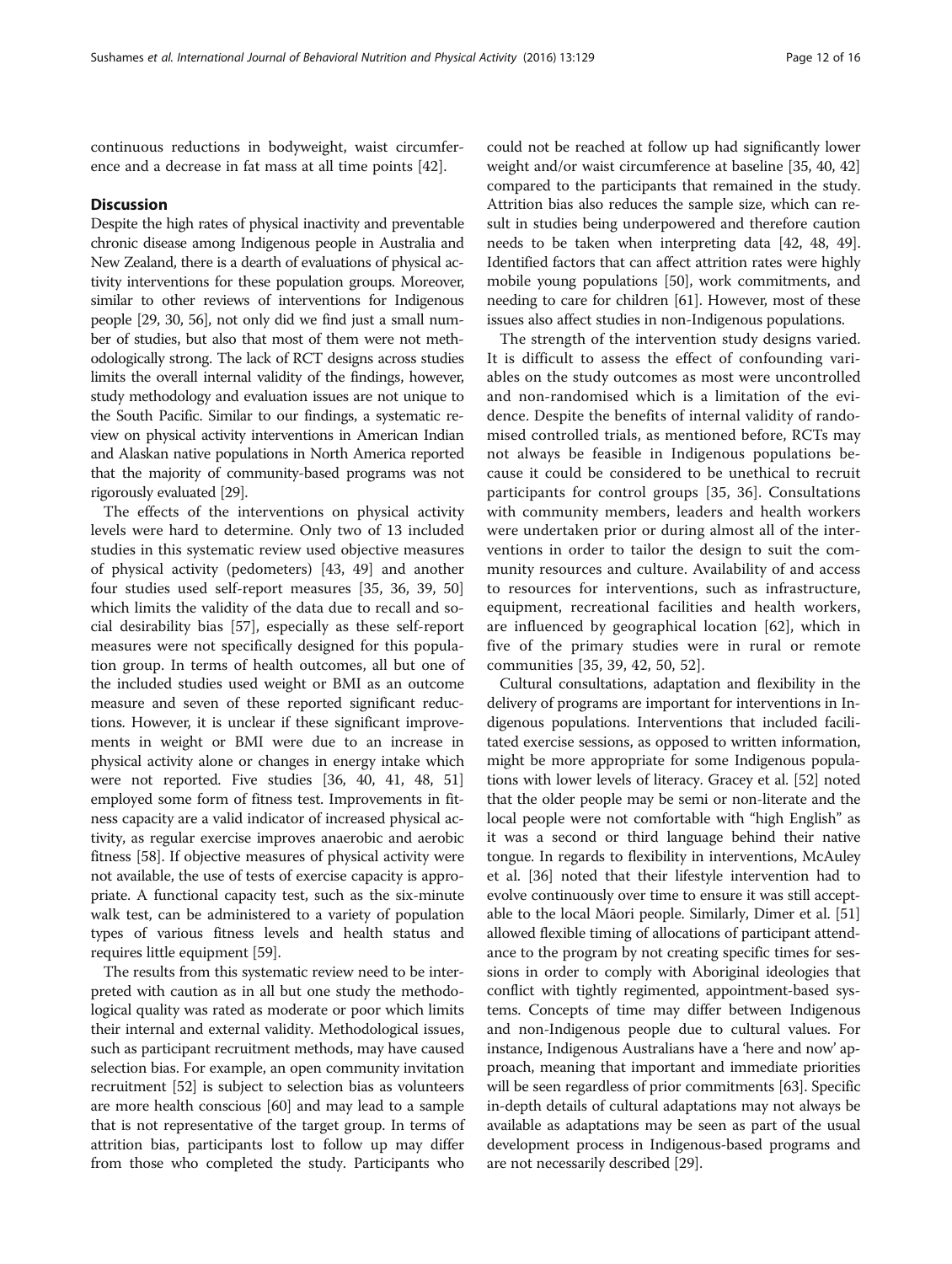#### Gaps and Limitations in the Current Literature and Directions for Future Research

This systematic review provides a much needed insight into the gaps in the current literature on the effect of physical activity interventions on activity levels and health outcomes in this particular population group. A primary limitation of the existing literature is the challenge of undertaking rigorous study designs, specifically in relation to recruiting control groups. Additionally, only three studies reported long term follow-up data. Without long-term follow up information the sustainability of the impact of the intervention in the community cannot be assessed. This has been noted previously in regards to other Indigenous groups around the world where physical activity interventions are not translated into 'real-world' practice despite having short term significant effects, communities lacked resources to sustain the programs [[56](#page-14-0)]. Another limitation of most studies in this review was a lack of reporting of methodological details. Moreover, lack of information in the description of the intervention methodology, such as details about cultural adaptation, cost and process of developing the program, creates issues around best practice as it would then be difficult to replicate successful programs. Missing information from studies included sample size calculations and statistical details on adjustment for confounding variables. The inclusion of sustainability plans, cost-benefit analysis [[40](#page-14-0)], and information on community feedback on factors such as barriers to attendance would be beneficial.

#### Recommendations for Practice and Research

Future evaluations of interventions aimed at increasing physical activity levels in Australian or New Zealand Indigenous populations would be improved by more rigorous study designs. Validated objective measures of physical activity would be desirable. Using pedometers or accelerometers would increase the validity and comparability of data between studies. Causal pathways for the health effects of regular physical activity levels include increased aerobic capacity and strength, outcomes that other health behaviours, such as changes in dietary behaviour, would not influence. Therefore, if objective measurement of physical activity is not available due to lack of funding, graded exercise testing or functional capacity assessments are low cost options for researchers and communities to examine direct effects of changes in activity levels.

Community consultations are important to include in study protocols. Although this process can be time consuming [[64](#page-14-0)], it is necessary to make the intervention culturally acceptable to the participants. For example, whilst the challenges and appropriateness of having randomised controlled trials can be determined by the community, pragmatic study designs should be considered. A notable example of working around this problem was the study conducted by Canuto et al. [\[49\]](#page-14-0), which was the only study to utilise a wait-listed control group.

Studies with low retention rates should also provide information on factors which led to people not attending as it may help researchers in the creation of risk management plans. Coppell and colleagues [[50](#page-14-0)] limited the age range of participants for their intervention to 25 years and over as the community often had young adults leave to get further education or employment in larger towns. Increasing the minimum age of participants could possibly reduce the attrition rates in some communities, however, evidence on effects of physical activity in early prevention of chronic disease in young Indigenous people would be desirable. In most studies, the age range of the participants was limited with no studies focused specifically on young adults. While the incidence of type 2 diabetes in young people in Australia has not changed since 2002 [\[65](#page-14-0)], the prevalence of type 2 diabetes has significantly increased in Indigenous Australian adults 35 years and older [\[66](#page-14-0)]. In New Zealand, the number of people with diabetes has doubled in the past ten years, with 40 new confirmed diagnoses every day [[67\]](#page-15-0). Therefore, earlier prevention and detection would be beneficial and young adults may be an ideal target group for physical activity interventions in primary health care prevention to avoid or delay acquiring chronic diseases and the later complications that typically manifest 15–20 years after diagnosis [\[68](#page-15-0)].

Canuto et al. [[61](#page-14-0)] wrote that logistical aspects, such as transport to classes and competing commitments like family obligations, were factors that influenced attendance of their physical activity intervention and concluded that future studies could identify potential barriers with preprogram workshops. To minimise attrition in their intervention Davey et al. [\[40\]](#page-14-0) organised free transport for their participants to get to the exercise sessions. They found that the majority of the participants used the provided transport and concluded that this might have contributed to retaining participants.

For future studies, cost-benefit analyses would provide useful information on economic feasibility, sustainability and scalability which can help inform best practice for studies that aim to address the needs of vulnerable populations. Therefore, interventions need to be tested and implemented with economically feasible methods [\[56\]](#page-14-0).

#### Conclusions

Despite of the high rates of chronic disease and physical inactivity in Indigenous populations in Australia and New Zealand, only a very small number of evaluations of physical activity interventions for these population groups have been published. Only 13 studies were identified in this systematic review. Due to the lack of validated measures of physical activity in most studies it is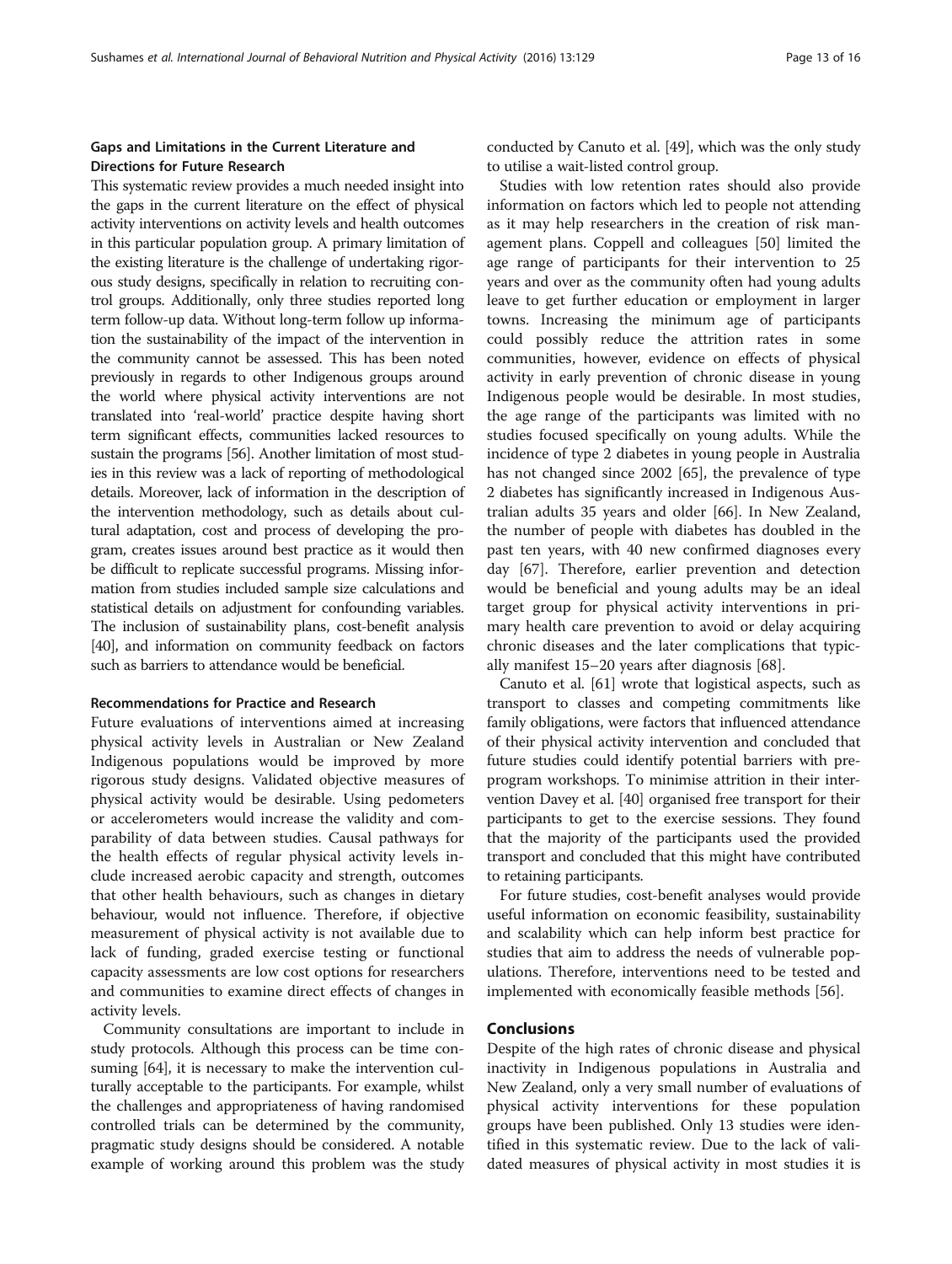<span id="page-13-0"></span>unclear how successful interventions are at increasing activity levels in Indigenous adults in Australia and New Zealand. However, there is evidence to support that interventions with elements of physical activity are successful in improving health outcomes such as weight and various clinical markers. Comparisons between studies was difficult as there was a lack of homogeneity in study designs and outcome measures, which may be due to communities instigating intervention adaptations to be tailored towards their individual needs. Validated measures of physical activity and in-depth detail around the cultural consultation phases, end of project feedback, including strengths and weaknesses, and cost-benefit analysis would be useful in guiding best practice for physical activity interventions in Indigenous settings.

#### Acknowledgements

The authors wish to acknowledge Associate Professor Kerrianne Watt and Mr Fintan Thompson from the College of Public Health, Medical and Veterinary Sciences of James Cook University, Cairns, Australia, for comments on an earlier draft of this article.

#### Funding

Ashleigh Sushames is supported by an Australian Postgraduate Award scholarship.

#### Availability of data and material

Not applicable.

#### Authors' contributions

AS and KG independently screened the articles found in the literature search and excluded those that did not meet the inclusion criteria. Data were extracted by AS and cross-checked by KG. AS and KG independently appraised the quality of the included studies and wrote the manuscript. JvU contributed to the writing of the manuscript. All authors read and approved the final manuscript.

#### Competing interests

The authors declare that they have no competing interests.

#### Consent for publication

Not applicable.

#### Ethics approval and consent to participate

Ethical approval was not required for this secondary analysis.

#### Author details

<sup>1</sup>College of Healthcare Sciences, James Cook University, Cairns, QLD, Australia. <sup>2</sup> Centre for Chronic Disease Prevention, College of Public Health, Medical and Veterinary Sciences, James Cook University, 14-88 McGregor Road, Smithfield, Cairns, QLD 4878, Australia. <sup>3</sup>Institute of Sport, Exercise and Active Living, Victoria University, Footscray Park Campus, Melbourne, VIC 3000, Australia. <sup>4</sup> Department of Kinesiology, Physical Activity, Sports and Health Research Group, KU Leuven - University of Leuven, Leuven B-3000, Belgium. <sup>5</sup>School of Allied Health, Faculty of Health Sciences, Australian Catholic University, North Sydney, NSW, Australia. <sup>6</sup>Prevention Research Collaboration, Sydney School of Public Health, University of Sydney, Sydney, NSW, Australia.

#### Received: 12 July 2016 Accepted: 25 November 2016 Published online: 21 December 2016

#### References

1. Australian Institute of Health and Welfare: Contribution of chronic disease to the gap in adult mortality between Aboriginal and Torres Strait Islander and other Australians. 2010. [http://www.aihw.gov.au/](http://www.aihw.gov.au/publication-detail/?id=10737418878) [publication-detail/?id=10737418878.](http://www.aihw.gov.au/publication-detail/?id=10737418878) Accessed 1 Dec 2014.

- 2. Freemantle J, Ring I, Arambula Solomon TG, Gachupin FC, Smylie J, Cutler TL, et al. Indigenous mortality (revealed): The invisible illuminated. Am J Public Health. 2014;105(4):644–52. doi:[10.2105/AJPH.2014.301994](http://dx.doi.org/10.2105/AJPH.2014.301994).
- 3. Tobe SW, Maar M, Roy MA, Warburton DER. Preventing cardiovascular and renal disease in Canada's aboriginal populations. Can J Cardiol. 2015;31(9):1124–9. doi:[10.1016/j.cjca.2015.05.024.](http://dx.doi.org/10.1016/j.cjca.2015.05.024)
- 4. Australian Bureau of Statistics: Estimates of Aboriginal and Torres Strait Islander Australians, June 2011. 2013. [http://www.abs.gov.au/ausstats/abs@.](http://www.abs.gov.au/ausstats/abs@.nsf/mf/3238.0.55.001) [nsf/mf/3238.0.55.001](http://www.abs.gov.au/ausstats/abs@.nsf/mf/3238.0.55.001). Accessed 6 July 2016.
- 5. Australian Institute of Health and Welfare: Mortality and life expectancy of Indigenous Australians: 2008 to 2012. 2014. [http://www.aihw.gov.au/](http://www.aihw.gov.au/publication-detail/?id=60129548470) [publication-detail/?id=60129548470.](http://www.aihw.gov.au/publication-detail/?id=60129548470) Accessed 1 May 2016.
- 6. Ministry of Health: Tatau Kahukura: Māori Health Chart Book 2015. 2015. [http://www.health.govt.nz/publication/tatau-kahukura-maori-health-chart](http://www.health.govt.nz/publication/tatau-kahukura-maori-health-chart-book-2015-3rd-edition)[book-2015-3rd-edition](http://www.health.govt.nz/publication/tatau-kahukura-maori-health-chart-book-2015-3rd-edition). Accessed 1 May 2016.
- 7. Statistics New Zealand: New Zealand Period Life Tables: 2012–14. 2015. [http://www.stats.govt.nz/browse\\_for\\_stats/health/life\\_expectancy/](http://www.stats.govt.nz/browse_for_stats/health/life_expectancy/NZLifeTables_HOTP12-14.aspx) [NZLifeTables\\_HOTP12-14.aspx.](http://www.stats.govt.nz/browse_for_stats/health/life_expectancy/NZLifeTables_HOTP12-14.aspx) Accessed 6 July 2016.
- 8. Gracey M, King M. Indigenous health part 1: determinants and disease patterns. Lancet. 2009;374(9683):65–75. doi:[10.1016/S0140-6736\(09\)60914-4.](http://dx.doi.org/10.1016/S0140-6736(09)60914-4)
- 9. Australian Government: Closing the Gap: Prime Minister's Report 2013. 2013. [https://www.dss.gov.au/sites/default/files/documents/02\\_2013/00313-ctg](https://www.dss.gov.au/sites/default/files/documents/02_2013/00313-ctg-report_fa1.pdf)[report\\_fa1.pdf](https://www.dss.gov.au/sites/default/files/documents/02_2013/00313-ctg-report_fa1.pdf) Accessed 25 May 2016.
- 10. Ministry of Health: Tatau Kahukura: Māori Health Chart Book 2010. 2010. [http://www.health.govt.nz/publication/tatau-kahukura-maori-health-chart](http://www.health.govt.nz/publication/tatau-kahukura-maori-health-chart-book-2010-2nd-edition)[book-2010-2nd-edition](http://www.health.govt.nz/publication/tatau-kahukura-maori-health-chart-book-2010-2nd-edition). Accessed 25 May 2015.
- 11. Australian Institute of Health and Welfare: Australia's health 2014. 2014. [http://](http://www.aihw.gov.au/publication-detail/?id=60129547205) [www.aihw.gov.au/publication-detail/?id=60129547205.](http://www.aihw.gov.au/publication-detail/?id=60129547205) Accessed July 2015.
- 12. Yu CHY, Zinman B. Type 2 diabetes and impaired glucose tolerance in aboriginal populations: A global perspective. Diabetes Res Clin Pract. 2007; 78(2):159–70. doi[:10.1016/j.diabres.2007.03.022.](http://dx.doi.org/10.1016/j.diabres.2007.03.022)
- 13. Steering Committee for the Review of Government Service Provision: Overcoming Indigenous disadvantage: key indicators 2014. 2014. [http://](http://www.pc.gov.au/research/ongoing/overcoming-indigenous-disadvantage/key-indicators-2014) [www.pc.gov.au/research/ongoing/overcoming-indigenous-disadvantage/](http://www.pc.gov.au/research/ongoing/overcoming-indigenous-disadvantage/key-indicators-2014) [key-indicators-2014.](http://www.pc.gov.au/research/ongoing/overcoming-indigenous-disadvantage/key-indicators-2014) Accessed 20 May 2015.
- 14. Balady GJ, Franklin BA, Whaley MH, Howley ET. ACSM's guidelines for exercise testing and prescription. Philadelphia: Lippincott Williams & Wilkins; 2000.
- 15. Australian Bureau of Statistics: Australian Aboriginal and Torres Strait Islander Health Survey: first results, Australia, 2012–13. 2013. [http://www.](http://www.abs.gov.au/ausstats/abs@.nsf/mf/4727.0.55.001) [abs.gov.au/ausstats/abs@.nsf/mf/4727.0.55.001](http://www.abs.gov.au/ausstats/abs@.nsf/mf/4727.0.55.001). Accessed 20 May 2016.
- 16. 16. Ministry of Health: Update of Key Results 2013/14: New Zealand Health Survey. 20014. [http://www.health.govt.nz/publication/annual-update-key](http://www.health.govt.nz/publication/annual-update-key-results-2013-14-new-zealand-health-survey)[results-2013-14-new-zealand-health-survey.](http://www.health.govt.nz/publication/annual-update-key-results-2013-14-new-zealand-health-survey) Accessed 20 May 2016.
- 17. Bouchard C, Blair SN, Haskell W. Physical activity and health. 2nd ed. Champaign: Human Kinetics; 2012.
- 18. Gebel K, van der Ploeg HP, Fiatarone Singh M, Bauman AE. The role of physical activity in the prevention and treatment of diabetes. In: Baur L, Twigg S, Magnusson R, editors. A modern epidemic - expert perspectives on obesity and diabetes. Sydney: Sydney University Press; 2012. p. 275–99.
- 19. Zisser H, Gong P, Kelley CM, Seidman JS, Riddle MC. Exercise and diabetes. Int J Clin Pract Suppl. 2011;65(170):71–5. doi:[10.1111/j.1742-1241.2010.02581.x](http://dx.doi.org/10.1111/j.1742-1241.2010.02581.x).
- 20. Department of Health: Australia's physical activity and sedentary behaviour guidelines. [http://www.health.gov.au/internet/main/publishing.nsf/content/](http://www.health.gov.au/internet/main/publishing.nsf/content/health-pubhlth-strateg-phys-act-guidelines#apaadult) [health-pubhlth-strateg-phys-act-guidelines#apaadult.](http://www.health.gov.au/internet/main/publishing.nsf/content/health-pubhlth-strateg-phys-act-guidelines#apaadult) Accessed 21 Jan 2016.
- 21. Australian Bureau of Statistics: Australian Aboriginal and Torres Strait Islander Health Survey: Physical activity, 2012–13. 2014. [http://www.abs.gov.](http://www.abs.gov.au/ausstats/abs@.nsf/mf/4727.0.55.001) [au/ausstats/abs@.nsf/mf/4727.0.55.001.](http://www.abs.gov.au/ausstats/abs@.nsf/mf/4727.0.55.001) Accessed 17 Mar 2016.
- 22. Heath GW, Parra DC, Sarmiento OL, Andersen LB, Owen N, Goenka S, et al. Evidence-based intervention in physical activity: lessons from around the world. Lancet. 2012;380(9838):272–81.
- 23. Marcus BH, Williams DM, Dubbert PM, Sallis JF, King AC, Yancey AK, et al. Physical activity intervention studies: what we know and what we need to know: a scientific statement from the American Heart Association Council on Nutrition, Physical Activity, and Metabolism (Subcommittee on Physical Activity); Council on Cardiovascular Disease in the Young; and the Interdisciplinary Working Group on Quality of Care and Outcomes Research. Circulation. 2006;114(24):2739–52.
- 24. Brown WJ, Mummery K, Eakin E, Schofield G. 10,000 Steps Rockhampton: evaluation of a whole community approach to improving population levels of physical activity. J Phys Act Health. 2006;3(1):1.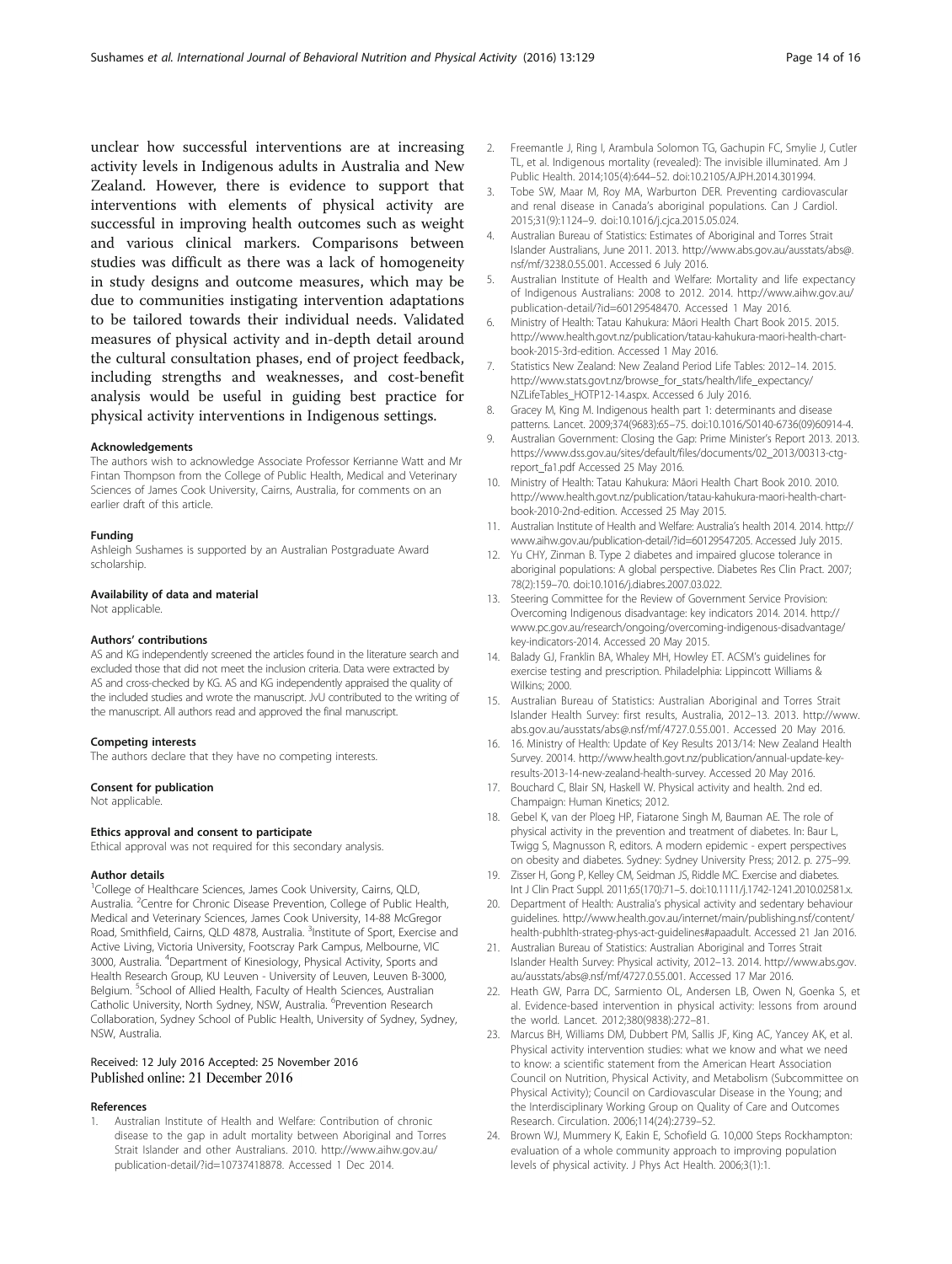- <span id="page-14-0"></span>25. Colagiuri S, Vita P, Cardona-Morrell M, Singh MF, Farrell L, Milat A, et al. The Sydney Diabetes Prevention Program: a community-based translational study. BMC Public Health. 2010;10:328.
- 26. National Health and Medical Research Council: NHMRC Road Map II: a strategic framework for improving the health of Aboriginal and Torres Strait Islander people through research. [https://www.nhmrc.gov.au/guidelines](https://www.nhmrc.gov.au/guidelines-publications/r47)[publications/r47.](https://www.nhmrc.gov.au/guidelines-publications/r47) Accessed 27 July 2015.
- 27. Pressick EL, Gray MA, Cole RL, Burkett BJ. A systematic review on research into the effectiveness of group-based sport and exercise programs designed for Indigenous adults. J Sci Med Sport. 2015;19(9):726-32.
- 28. Moher D, Liberati A, Tetzlaff J, Altman DG. Preferred reporting items for systematic reviews and meta-analyses: the PRISMA statement. Ann Intern Med. 2009;151(4):264–9.
- 29. Teufel-Shone NI, Fitzgerald C, Teufel-Shone L, Gamber M. Systematic review of physical activity interventions implemented with American Indian and Alaska Native populations in the United States and Canada. Am J Health Promot. 2009;23(6):S8–S32. doi[:10.4278/ajhp.07053151](http://dx.doi.org/10.4278/ajhp.07053151).
- 30. McNamara BJ, Sanson-Fisher R, D'Este C, Eades S. Type 2 diabetes in Indigenous populations: quality of intervention research over 20 years. Prev Med. 2011;52(1):3–9. doi:[10.1016/j.ypmed.2010.11.002.](http://dx.doi.org/10.1016/j.ypmed.2010.11.002)
- 31. Clifford A, Pulver LJ, Richmond R, Shakeshaft A, Ivers R. Smoking, nutrition, alcohol and physical activity interventions targeting Indigenous Australians: rigorous evaluations and new directions needed. Aust NZ J Public Health. 2011;35(1):38–46. doi[:10.1111/j.1753-6405.2010.00631.x.](http://dx.doi.org/10.1111/j.1753-6405.2010.00631.x)
- 32. Booth A, Clarke M, Dooley G, Ghersi D, Moher D, Petticrew M, et al. The nuts and bolts of PROSPERO: an international prospective register of systematic reviews. Systematic Reviews. 2012;1:2.
- 33. Kirch PV. On the Road of the Winds: An Archaeological History of the Pacific Islands before European contact. California: University of California Press; 2000.
- 34. Centres for Disease Control and Prevention. Physical activity and health. A report of the surgeon general. Atlanta: Centres for Disease Control and Prevention: 1996.
- 35. Rowley KG, Daniel M, Skinner K, Skinner M, White GA, O'Dea K. Effectiveness of a community-directed 'healthy lifestyle' program in a remote Australian aboriginal community. Aust NZ J Public Health. 2000;24(2):136–44. doi:[10.1111/j.1467-842X.2000.tb00133.x.](http://dx.doi.org/10.1111/j.1467-842X.2000.tb00133.x)
- 36. McAuley KA, Murphy E, McLay RT, Chisholm A, Story G, Mann JI, et al. Implementation of a successful lifestyle intervention programme for New Zealand Māori to reduce the risk of type 2 diabetes and cardiovascular disease. Asia Pac J Clin Nutr. 2003;12(4):423–6.
- 37. Zaza S, Wright-De Agüero LK, Briss PA, Truman BI, Hopkins DP, Hennessy MH, et al. Data collection instrument and procedure for systematic reviews in the Guide to Community Preventive Services. Am J Prev Med. 2000;18(1):44–74.
- 38. Effective Public Health Practice Project (EPHPP): Quality assessment tool for quantitative studies. 2009.<http://www.ephpp.ca/tools.html>. Accessed 1 Mar 2015.
- 39. O'Dea K. Marked improvement in carbohydrate and lipid metabolism in diabetic Australian Aborigines after temporary reversion to traditional lifestyle. Diabetes. 1984;33(6):596–603. doi:[10.2337/diab.33.6.596](http://dx.doi.org/10.2337/diab.33.6.596).
- 40. Davey M, Moore W, Walters J. Tasmanian Aborigines step up to health: evaluation of a cardiopulmonary rehabilitation and secondary prevention program. BMC Health Serv Res. 2014;14(1):349. doi[:10.1186/1472-6963-14-349.](http://dx.doi.org/10.1186/1472-6963-14-349)
- 41. Mendham AE, Duffield R, Marino F, Coutts AJ. A 12-week sports-based exercise programme for inactive Indigenous Australian men improved clinical risk factors associated with type 2 diabetes mellitus. J Sci Med Sport. 2014;18(4). doi:[10.1016/j.jsams.2014.06.013](http://dx.doi.org/10.1016/j.jsams.2014.06.013).
- 42. Egger G, Fisher G, Piers S, Bedford K, Morseau G, Sabasio S, et al. Abdominal obesity reduction in indigenous men. Int J Obes Relat Metab Disord. 1999; 23(6):564–9. doi:[10.1038/sj.ijo.0800869.](http://dx.doi.org/10.1038/sj.ijo.0800869)
- 43. Chan LCK, Ware R, Kesting J, Marczak M, Good D, Shaw JTE. Short term efficacy of a lifestyle intervention programme on cardiovascular health outcome in overweight Indigenous Australians with and without type 2 diabetes mellitus: The healthy lifestyle programme (HELP). Diabetes Res Clin Pract. 2007;75(1):65–71. doi:[10.1016/j.diabres.2006.04.012.](http://dx.doi.org/10.1016/j.diabres.2006.04.012)
- 44. NSW Ministry of Health: Evaluation of the NSW knockout weight loss challenge pilot project. [http://www.healthinfonet.ecu.edu.au/uploads/](http://www.healthinfonet.ecu.edu.au/uploads/resources/24760_nsw-knockout-weight-loss-challenge-%2D-pilot-evaluation-%2D-exec-summary.pdf) [resources/24760\\_nsw-knockout-weight-loss-challenge](http://www.healthinfonet.ecu.edu.au/uploads/resources/24760_nsw-knockout-weight-loss-challenge-%2D-pilot-evaluation-%2D-exec-summary.pdf)—pilot-evaluation [exec-summary.pdf](http://www.healthinfonet.ecu.edu.au/uploads/resources/24760_nsw-knockout-weight-loss-challenge-%2D-pilot-evaluation-%2D-exec-summary.pdf) . Accessed 1 Mar 2015.
- 45. Johnson M, Wood A: Green Prescription Patient Survey 2014 Report. [http://](http://www.health.govt.nz/our-work/preventative-health-wellness/physical-activity/green-prescriptions/green-prescription-research/green-prescription-patient-survey) [www.health.govt.nz/our-work/preventative-health-wellness/physical-activity/](http://www.health.govt.nz/our-work/preventative-health-wellness/physical-activity/green-prescriptions/green-prescription-research/green-prescription-patient-survey) [green-prescriptions/green-prescription-research/green-prescription-patient](http://www.health.govt.nz/our-work/preventative-health-wellness/physical-activity/green-prescriptions/green-prescription-research/green-prescription-patient-survey)[survey.](http://www.health.govt.nz/our-work/preventative-health-wellness/physical-activity/green-prescriptions/green-prescription-research/green-prescription-patient-survey) Accessed 1 Mar 2015.
- 46. Miles B, Vassilakoglou E, Clayton A, Clayton K: Ngawa Kurumutamuwi 'we are strong'. [http://www.ruralhealth.org.au/13nrhc/images/paper\\_](http://www.ruralhealth.org.au/13nrhc/images/paper_Miles,%20Bethany_Vassilakoglou,%20Elleni.pdf) [Miles,%20Bethany\\_Vassilakoglou,%20Elleni.pdf.](http://www.ruralhealth.org.au/13nrhc/images/paper_Miles,%20Bethany_Vassilakoglou,%20Elleni.pdf) Accessed 1 Mar 2015.
- 47. Egger G, Dobson A. Clinical measures of obesity and weight loss in men. Int J Obes Relat Metab Disord. 2000;24(3):354–7. doi[:10.1038/sj.ijo.0801136.](http://dx.doi.org/10.1038/sj.ijo.0801136)
- 48. Biddle MG, Vincent G, McCambridge A, Britton G, Dewes O, Elley CR, et al. Randomised controlled trial of informal team sports for cardiorespiratory fitness and health benefit in Pacific adults. J Prim Health Care. 2011;3(4):269–77.
- 49. Canuto K, Cargo M, Li M, D'Onise K, Esterman A, McDermott R. Pragmatic randomised trial of a 12-week exercise and nutrition program for Aboriginal and Torres Strait Islander women: clinical results immediate post and 3 months follow-up. BMC Public Health. 2012;12:933. doi:[10.1186/1471-2458-12-933.](http://dx.doi.org/10.1186/1471-2458-12-933)
- 50. Coppell KJ, Tipene-Leach DC, Pahau HL, Williams SM, Abel S, IIes M, et al. Two-year results from a community-wide diabetes prevention intervention in a high risk indigenous community: the Ngati and Healthy project. Diabetes Res Clin Pract. 2009;85(2):220–7. doi[:10.1016/j.diabres.2009.05.009.](http://dx.doi.org/10.1016/j.diabres.2009.05.009)
- 51. Dimer L, Dowling T, Jones J, Cheetham C, Thomas T, Smith J, et al. Build it and they will come: Outcomes from a successful cardiac rehabilitation program at an Aboriginal Medical Service. Aust Health Rev. 2013;37(1):79–82. doi:[10.1071/AH11122.](http://dx.doi.org/10.1071/AH11122)
- 52. Gracey M, Bridge E, Martin D, Jones T, Spargo RM, Shepard M, et al. An Aboriginal-driven program to prevent, control and manage nutritionrelated "lifestyle" diseases including diabetes. Asia Pac J Clin Nutr. 2006; 15(2):178–88.
- 53. Sukala WR, Page R, Lonsdale C, Lys I, Rowlands D, Krebs J, et al. Exercise improves quality of life in Indigenous Polynesian peoples with type 2 diabetes and visceral obesity. J Phys Act Health. 2013;10(5):699–707.
- 54. Murphy E, McAuley KA, Bell D, McLay RT, Chisholm A, Hurley R, et al. A new approach to design and implement a lifestyle intervention programme to prevent type 2 diabetes in New Zealand Māori. Asia Pac J Clin Nutr. 2003;12(4): 419–22.
- 55. Canuto KJ, McDermott RA, Cargo M, Esterman AJ. Study protocol: a pragmatic randomised controlled trial of a 12-week physical activity and nutritional education program for overweight Aboriginal and Torres Strait Islander women. BMC Public Health. 2011;11(1):1–10. doi[:10.1186/1471-2458-11-655.](http://dx.doi.org/10.1186/1471-2458-11-655)
- 56. Bazzarre TL. Adapting physical activity interventions to prevent obesity in culturally diverse populations. Am J Health Promot. 2009;23(6):S1–3. doi:[10.](http://dx.doi.org/10.4278/ajhp.23.6.S1) [4278/ajhp.23.6.S1.](http://dx.doi.org/10.4278/ajhp.23.6.S1)
- 57. Adams SA, Matthews CE, Ebbeling CB, Moore CG, Cunningham JE, Fulton J, et al. The effect of social desirability and social approval on self-reports of physical activity. Am J Epidemiol. 2005;161(4):389–98. doi[:10.1093/aje/kwi054](http://dx.doi.org/10.1093/aje/kwi054).
- 58. McArdle WDK, Frank I. Katch, Victor L. Exercise physiology: Nutrition, energy, and human performance. 7th ed. Philadelphia: Lippincott, Williams & Wilkins; 2010.
- 59. Sushames AJ, Edwards AM, Mein JK, Sinclair KM, Maguire GP. Utility of field-based techniques to assess Indigenous Australians' functional fitness and sedentary time. Public Health. 2015;29(12):1656–61. doi[:10.1016/j.puhe.2015.07.024](http://dx.doi.org/10.1016/j.puhe.2015.07.024).
- 60. Webb P, Bain C. Essential epidemiology: an introduction for students and health professionals. New York: Cambridge University Press; 2011.
- 61. Canuto KJ, Spagnoletti B, McDermott RA, Cargo M. Factors influencing attendance in a structured physical activity program for Aboriginal and Torres Strait Islander women in an urban setting: a mixed methods process evaluation. Int J Equity Health. 2013;12(1):1–11. doi[:10.1186/1475-9276-12-11.61.](http://dx.doi.org/10.1186/1475-9276-12-11.61)
- 62. Humphreys J, Wakerman J. Primary health care in rural and remote Australia: achieving equity of access and outcomes through national reform: a discussion paper. Canberra: National Health and Hospitals Reform Commission; 2008.
- 63. Janca A, Bullen C. The Aboriginal concept of time and its mental health implications. Australas Psychiatry. 2003;11(sup1):S40-S4. doi:[10.1046/j.1038-](http://dx.doi.org/10.1046/j.1038-5282.2003.02009.x) [5282.2003.02009.x.](http://dx.doi.org/10.1046/j.1038-5282.2003.02009.x)
- 64. Sorensen G, Emmons K, Hunt MK, Johnston D. Implications of the results of community intervention trials. Annu Rev Public Health. 1998; 19:379–416. doi[:10.1146/annurev.publhealth.19.1.379.](http://dx.doi.org/10.1146/annurev.publhealth.19.1.379)
- 65. Australian Institute of Health and Welfare: Type 2 diabetes in Australia's children and young people: a working paper. [http://www.aihw.gov.au/](http://www.aihw.gov.au/publication-detail/?id=60129546361) [publication-detail/?id=60129546361.](http://www.aihw.gov.au/publication-detail/?id=60129546361) Accessed 6 Apr 2016.
- 66. Australian Bureau of Statistics: Australian Health Survey: Biomedical Results for Chronic Disease 2011–12. [http://www.abs.gov.au/](http://www.abs.gov.au/AUSSTATS/abs@.nsf/Lookup/4364.0.55.005main+features12011-12)